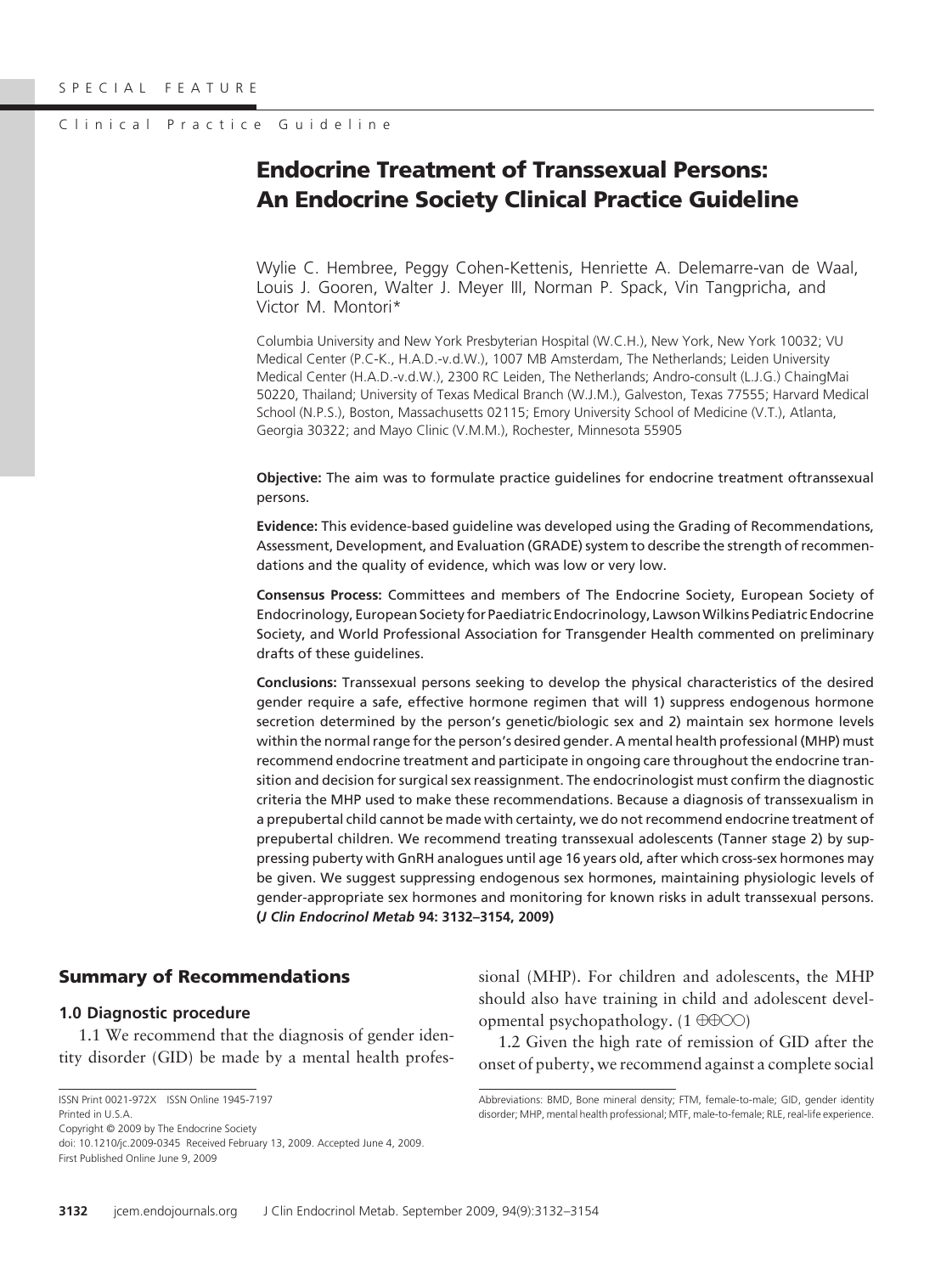role change and hormone treatment in prepubertal children with GID.  $(1 \oplus \oplus \odot)$ 

1.3We recommend that physicians evaluate and ensure that applicants understand the reversible and irreversible effects of hormone suppression (*e*.*g*. GnRH analog treatment) and cross-sex hormone treatment before they start hormone treatment.

1.4 We recommend that all transsexual individuals be informed and counseled regarding options for fertility prior to initiation of puberty suppression in adolescents and prior to treatment with sex hormones of the desired sex in both adolescents and adults.

## **2.0 Treatment of adolescents**

2.1. We recommend that adolescents who fulfill eligibility and readiness criteria for gender reassignment initially undergo treatment to suppress pubertal development.  $(1 \oplus \odot \odot)$ 

2.2. We recommend that suppression of pubertal hormones start when girls and boys first exhibit physical changes of puberty (confirmed by pubertal levels of estradiol and testosterone, respectively), but no earlier than Tanner stages  $2-3$ . (1 $\oplus \oplus \odot$ )

2.3. We recommend that GnRH analogs be used to achieve suppression of pubertal hormones. (1 $\oplus \oplus \odot$ )

2.4. We suggest that pubertal development of the desired opposite sex be initiated at about the age of 16 yr, using a gradually increasing dose schedule of cross-sex steroids.  $(2 \oplus OOO)$ 

2.5. We recommend referring hormone-treated adolescents for surgery when 1) the real-life experience (RLE) has resulted in a satisfactory social role change; 2) the individual is satisfied about the hormonal effects; and 3) the individual desires definitive surgical changes.  $(1 \oplus$ OOO)

2.6 We suggest deferring surgery until the individual is at least 18 yr old.  $(2 \oplus \odot \odot)$ 

## **3.0 Hormonal therapy for transsexual adults**

3.1 We recommend that treating endocrinologists confirm the diagnostic criteria of GID or transsexualism and the eligibility and readiness criteria for the endocrine phase of gender transition. (1 $\oplus \oplus \oplus \odot$ )

3.2 We recommend that medical conditions that can be exacerbated by hormone depletion and cross-sex hormone treatment be evaluated and addressed prior to initiation of treatment (see Table 11: Medical conditions that can be exacerbated by cross-sex hormone therapy).  $(1 \oplus \oplus \oplus \odot)$ 

3.3 We suggest that cross-sex hormone levels be maintained in the normal physiological range for the desired gender.  $(2 \oplus \oplus \odot \odot)$ 

3.4 We suggest that endocrinologists review the onset and time course of physical changes induced by cross-sex hormone treatment.  $(2 \oplus \oplus \odot \odot)$ 

## **4.0 Adverse outcome prevention and long-term care**

4.1 We suggest regular clinical and laboratory monitoring every 3 months during the first year and then once or twice yearly.  $(2 \oplus \oplus \odot \odot)$ 

4.2 We suggest monitoring prolactin levels in male-tofemale (MTF) transsexual persons treated with estrogens.  $(2 \oplus \oplus \odot \odot)$ 

4.3 We suggest that transsexual persons treated with hormones be evaluated for cardiovascular risk factors.  $(2 \oplus \oplus \odot \odot)$ 

4.4 We suggest that bone mineral density (BMD) measurements be obtained if risk factors for osteoporosis exist, specifically in those who stop hormone therapy after gonadectomy.  $(2 \oplus \oplus \oplus \odot)$ 

4.5 We suggest that MTF transsexual persons who have no known increased risk of breast cancer follow breast screening guidelines recommended for biological women.  $(2 \oplus \oplus \odot \odot)$ 

4.6 We suggest that MTF transsexual persons treated with estrogens follow screening guidelines for prostatic disease and prostate cancer recommended for biological men.  $(2 \oplus OOO)$ 

4.7 We suggest that female-to-male (FTM) transsexual persons evaluate the risks and benefits of including total hysterectomy and oophorectomy as part of sex reassignment surgery.  $(2 \oplus \odot \odot)$ 

## **5.0 Surgery for sex reassignment**

5.1 We recommend that transsexual persons consider genital sex reassignment surgery only after both the physician responsible for endocrine transition therapy and the MHP find surgery advisable.  $(1 \oplus \odot \odot)$ 

5.2We recommend that genital sex reassignment surgery be recommended only after completion of at least 1 yr of consistent and compliant hormone treatment.  $(1 \oplus$ OOO)

5.3 We recommend that the physician responsible for endocrine treatment medically clear transsexual individuals for sex reassignment surgery and collaborate with the surgeon regarding hormone use during and after surgery.  $(1 \oplus$ OOO)

## **Introduction**

**M**en and women have experienced the confusion and anguish resulting from rigid, forced conformity to sexual dimorphism throughout recorded history. Aspects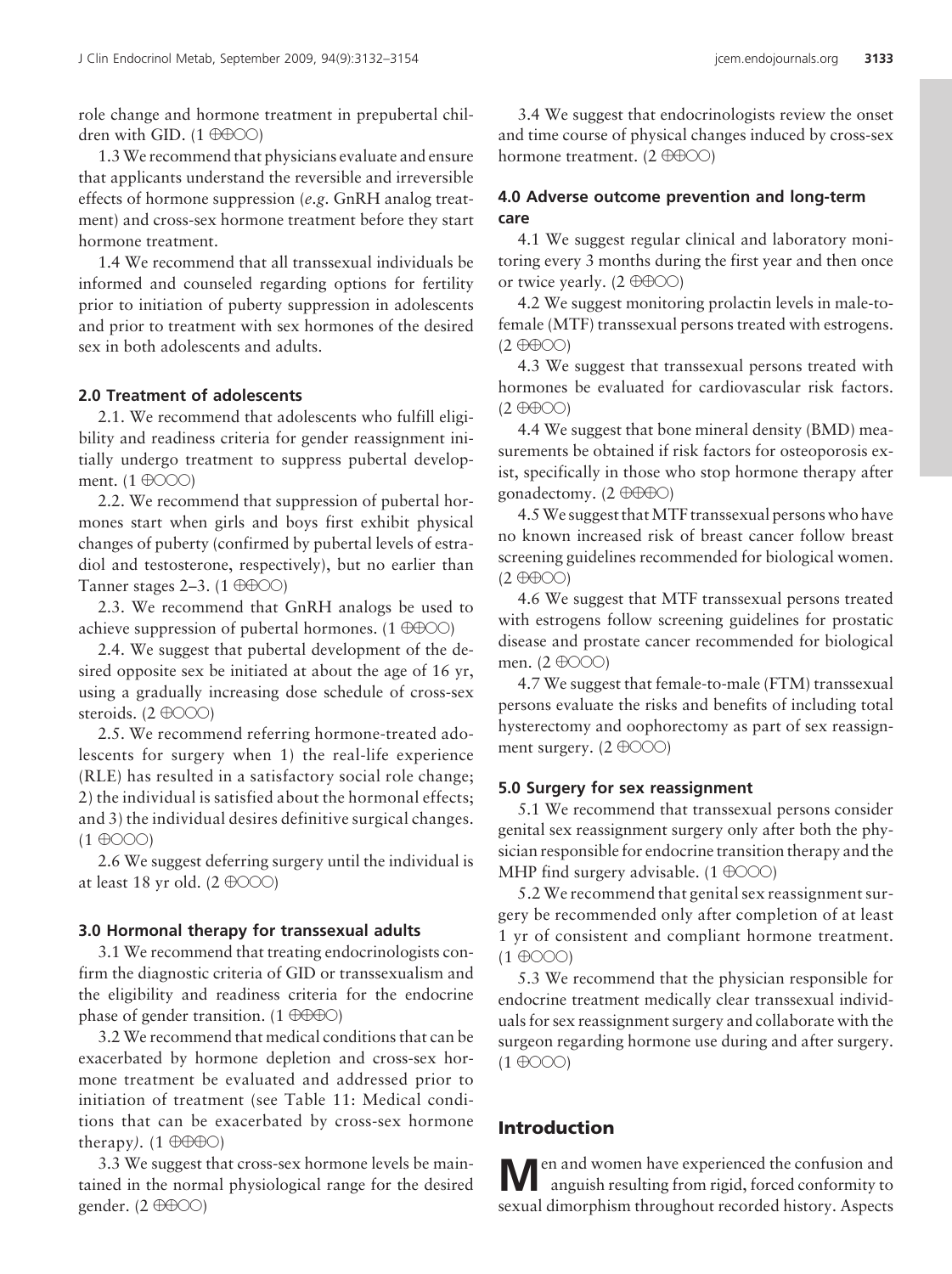of gender variance have been part of biological, psychological, and sociological debates among humans in modern history. The 20th century marked the beginning of a social awakening for men and women "trapped" in the wrong body (1). Harry Benjamin and Magnus Hirschfeld, who met in 1907, pioneered the medical responses to those who sought relief from and resolution of their profound discomfort, enabling the "transsexual," a term coined by Hirschfeld in 1923, to live a gender-appropriate life, occasionally facilitated by surgery (2).

Endocrine treatment of transsexual persons [note: In the current psychiatric classification system, the Diagnostic and Statistical Manual of Mental Disorders-IV-TR (DSM-IV-TR), the term "gender identity disorder" is used instead of "transsexualism" (3)], previously limited to ineffective elixirs, creams, and implants, became reasonable with the availability of diethylstilbesterol in 1938 and after the isolation of testosterone in 1935. Personal stories of role models, treated with hormones and sex reassignment surgery, appeared in the press during the second half of the 20th century. The Harry Benjamin International Gender Dysphoria Association (HBIGDA) was founded in September 1979; it is now known as the World Professional Association of Transgender Health (WPATH). The Association's "Standards of Care" (SOC) was first published by HBIGDA in 1979, and its sixth edition is currently being revised. These carefully prepared documents have provided mental health and medical professionals with general guidelines for the evaluation and treatment of transsexual persons.

Before 1975, few peer-reviewed articles were published concerning endocrine treatment of transsexual persons. Since that time, more than 800 articles about various aspects of transsexual care have appeared. It is the purpose of this guideline to make detailed recommendations and suggestions, based on existing medical literature and clinical experience, that will enable endocrinologists to provide safe and effective endocrine treatment for individuals diagnosed with GID or transsexualism by MHPs. In the future, rigorous evaluation of the effectiveness and safety of endocrine protocols is needed. What will be required is the careful assessment of: 1) the effects of prolonged delay of puberty on bone growth and development among adolescents; 2) in adults, the effects on outcome of both endogenous and cross-sex hormone levels during treatment; 3) the requirement for and the effects of antiandrogens and progestins during treatment; and 4) long-term medical and psychological risks of sex reassignment. These needs can be met only by a commitment of mental health and endocrine investigators to collaborate in long-term, large-scale studies across countries that employ the same diagnostic and inclusion criteria, medications, assay methods, and response assessment tools.

Terminology and its use vary and continue to evolve. Table 1 contains definitions of terms as they are used throughout the Guideline.

#### **TABLE 1.** Definitions of terms used in this guideline

- *Sex* refers to attributes that characterize biological maleness or femaleness; the best known attributes include the sexdetermining genes, the sex chromosomes, the H-Y antigen, the gonads, sex hormones, internal and external genitalia, and secondary sex characteristics
- *Gender identity* is used to describe a person's fundamental sense of being a man, a woman, or of indeterminate sex.
- *Gender identity disorder* (GID) is a DSM-IV-TR diagnosis. This psychiatric diagnosis is given when a strong and persistent cross-gender identification, combined with a persistent discomfort with one's sex or sense of inappropriateness in the gender role of that sex, causes clinically significant distress.
- *Gender role* is used to refer to behaviors, attitudes, and personality traits that a society, in a given culture and historical period, designates as masculine or feminine, that is, more "appropriate" to, or typical of, the social role as men or as women.
- *Gender dysphoria* is the distress and unease experienced if gender identity and sex are not completely congruent.
- *Sexual orientation* can be defined by a person's relative responsiveness to sexual stimuli. The most salient dimension of sexual orientation is the sex of the person to whom one is attracted sexually; sexual orientation is not entirely similar to *sexual identity*; a person may, for example, be predominantly aroused by homoerotic stimuli, yet not regard himself or herself to be gay or lesbian.
- *Sex reassignment* refers to the complete treatment procedure for those who want to adapt their bodies to the desired sex. *Sex reassignment surgery* refers only to the surgical part of this
- treatment. *Transsexual* people identify as, or desire to live and be accepted as, a member of the gender opposite to that assigned at birth; the term *male-to-female* (MTF) *transsexual person* refers to a biological male who identifies as, or desires to be, a member of the female gender; *female-tomale* (FTM) *transsexual person* refers to a biological female who identifies as, or desires to be, a member of the male gender.
- *Transition* refers to the period of time during which transsexual persons change their physical, social, and legal characteristics to the gender opposite that of their biological sex. Transition may also be regarded as an ongoing process of physical change and psychological adaptation.

Note: In this Guideline, we have chosen to use the term "transsexual" throughout as defined by the ICD-10 Diagnostic Code (see Table 3). We recognize that "transsexual" and "transgender" are terms often used interchangeably. However, because "transgender" may also be used to identify individuals whose gender identity does not conform to the conventional gender roles of either male or female and who may not seek endocrine treatment as described herein, we prefer to use "transsexual" as an adjective (e.g. when referring to persons, individuals, men, or women and, when appropriate, referring to subjects in research studies).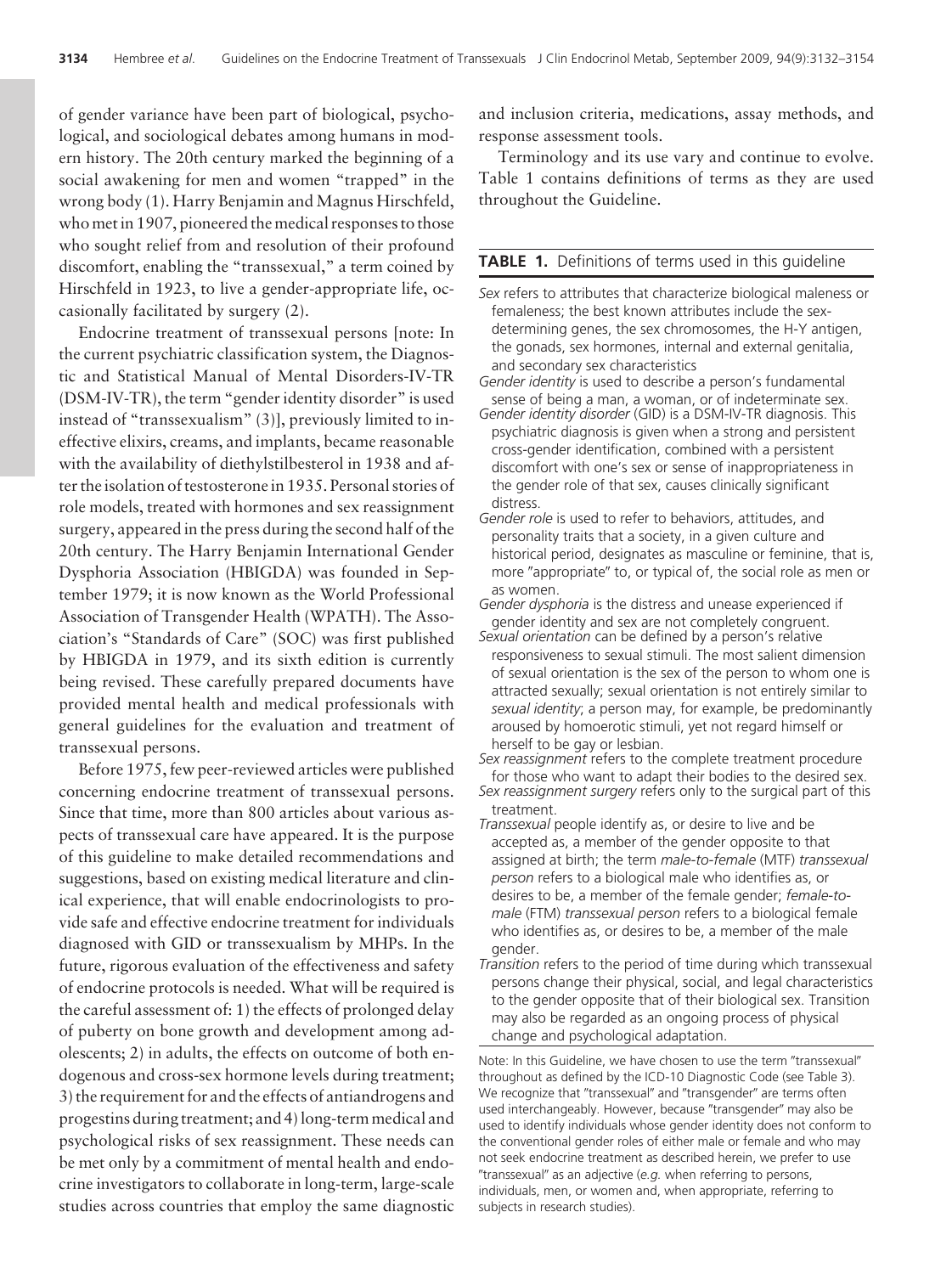## **Etiology of Gender Identity Disorders**

One's self-awareness as male or female evolves gradually during infant life and childhood. This process of cognitive and affective learning happens in interaction with parents, peers, and environment, and a fairly accurate timetable exists for the steps in this process (4). Normative psychological literature, however, does not address when gender identity becomes crystallized and what factors contribute to the development of an atypical gender identity. Factors that have been reported in clinical studies may well enhance or perpetuate rather than originate a GID (for an overview, see Ref. 5). Behavioral genetic studies suggest that, in children, atypical gender identity and role development has a heritable component (6, 7). Because, in most cases, GID does not persist into adolescence or adulthood, findings in children with GID cannot be extrapolated to adults.

In adults, psychological studies investigating etiology hardly exist. Studies that have investigated potential causal factors are retrospective and rely on self-report, making the results intrinsically unreliable.

Most attempts to identify biological underpinnings of gender identity in humans have investigated effects of sex steroids on the brain (functions) (for a review, see Ref. 8). Prenatal androgenization may predispose to development of a male gender identity. However, most 46,XY femaleraised children with disorders of sex development and a history of prenatal androgen exposure do not develop a male gender identity (9, 10), whereas 46,XX subjects exposed to prenatal androgens show marked behavioral masculinization, but this does not necessarily lead to gender dysphoria (11–13).MTF transsexual individuals, with a male androgen exposure prenatally, develop a female gender identity through unknown mechanisms, apparently overriding the effects of prenatal androgens. There is no comprehensive understanding of hormonal imprinting on gender identity formation. It is of note that, in addition to hormonal factors, genetic mechanisms may bear on psychosexual differentiation (14).

Maternal immunization against the H-Y antigen has been proposed (15, 16). This hypothesis states that the repeatedly reported fraternal birth order effect reflects the progressive immunization of some mothers to Y-linked minor histocompatibility antigens (H-Y antigens) by each succeeding male fetus and the increasing effects of such immunization on the future sexual orientation of each succeeding male fetus. Sibling sex ratio studies have not been experimentally supported (17).

Studies have also failed to find differences in circulating levels of sex steroids between transsexual and nontranssexual individuals (18).

In summary, neither biological nor psychological studies provide a satisfactory explanation for the intriguing phenomenon of GIDs. In both disciplines, studies have been able to correlate certain findings to GIDs, but the findings are not robust and cannot be generalized to the whole population.

## **Method of Development of Evidencebased Clinical Practice Guidelines**

The Clinical Guidelines Subcommittee of The Endocrine Society deemed the diagnosis and treatment of transsexual individuals a priority area in need of practice guidelines and appointed a Task Force to formulate evidence-based recommendations. The Task Force followed the approach recommended by the Grading of Recommendations, Assessment, Development, and Evaluation (GRADE) group, an international group with expertise in development and implementation of evidence-based guidelines (19). A detailed description of the grading scheme has been published elsewhere (20). The Task Force used the best available research evidence that Task Force members identified and two commissioned systematic reviews (21, 22) to develop some of the recommendations. The Task Force also used consistent language and graphical descriptions of both the strength of a recommendation and the quality of evidence. In terms of the strength of the recommendation, strong recommendations use the phrase "we recommend" and the number 1, and weak recommendations use the phrase "we suggest" and the number 2. Cross-filled circles indicate the quality of the evidence, such that  $\theta$ OOO denotes very low quality evidence,  $\oplus$  DOO denotes low quality,  $\oplus \oplus \oplus \circ$  denotes moderate quality, and  $\oplus \oplus \oplus$  denotes high quality. The Task Force has confidence that persons who receive care according to the strong recommendations will derive, on average, more good than harm. Weak recommendations require more careful consideration of the person's circumstances, values, and preferences to determine the best course of action. Linked to each "recommendation" is a description of the "evidence" and the "values" that panelists considered in making the recommendation; in some instances, there are "remarks," a section in which panelists offer technical suggestions for testing conditions, dosing, and monitoring. These technical comments reflect the best available evidence applied to a typical person being treated. Often this evidence comes from the unsystematic observations of the panelists and their values and preferences; therefore, these remarks should be considered suggestions. Some statements in this guideline (1.3 and 1.4) are not graded. These are statements the task force felt it was necessary to make, and it considers them matters about which no sensible health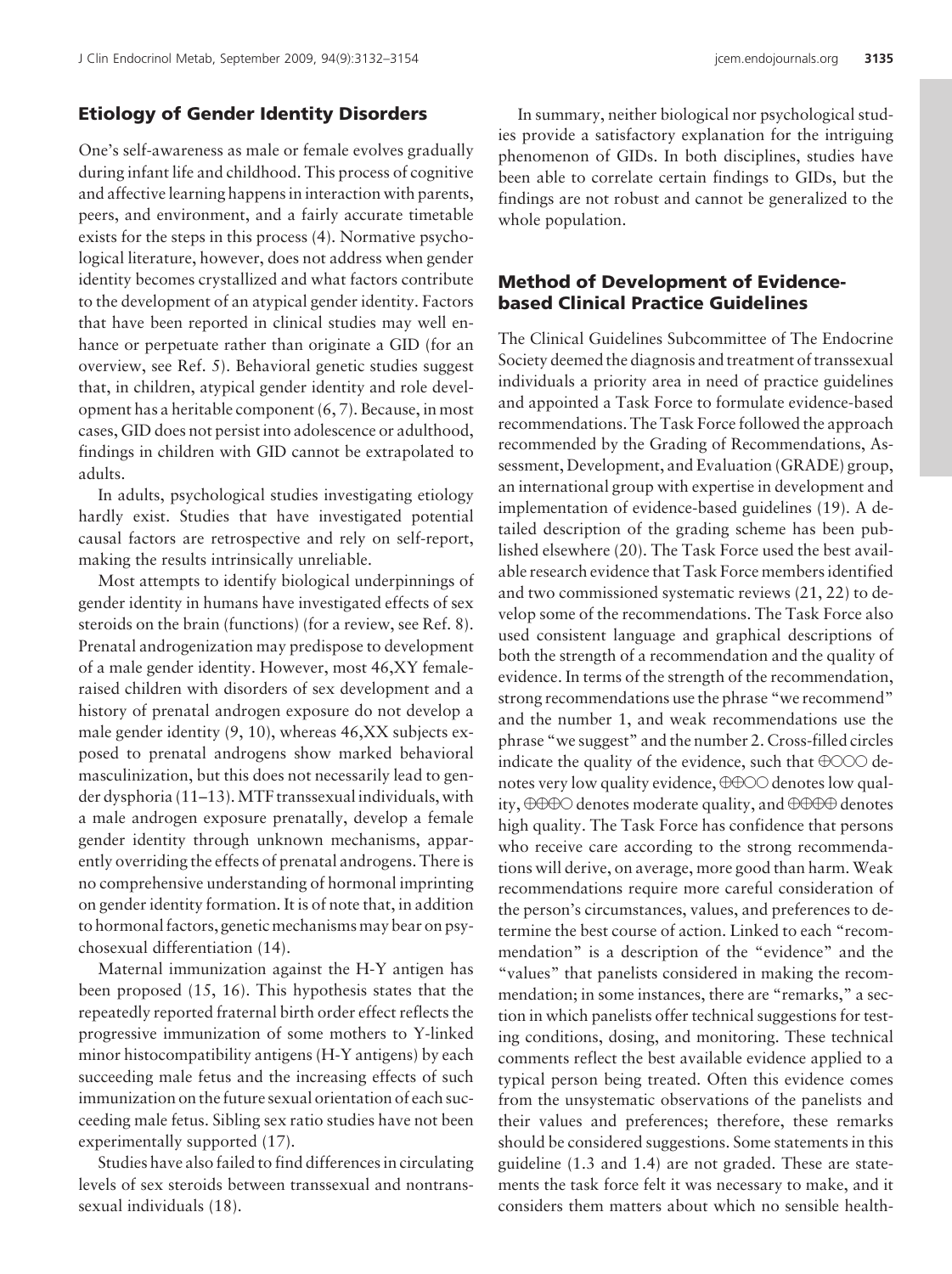care professional could possibly consider advocating the contrary (*e.g.* clinicians should conduct an adequate history taking and physical examination, clinicians should educate patients about their condition). These statements have not been subject to structured review of the evidence and are thus not graded.

#### **1.0 Diagnostic procedure**

Sex reassignment is a multidisciplinary treatment. It requires five processes: diagnostic assessment, psychotherapy or counseling, RLE, hormone therapy, and surgical therapy. The focus of this Guideline is hormone therapy, although collaboration with appropriate professionals responsible for each process maximizes a successful outcome. It would be ideal if care could be given by a multidisciplinary team at one treatment center, but this is not always possible. It is essential that all caregivers be aware of and understand the contributions of each discipline and that they communicate throughout the process.

#### *Diagnostic assessment and psychotherapy*

Because GID may be accompanied with psychological or psychiatric problems (see Refs. 23–27), it is necessary that the clinician making the GID diagnosis be able 1) to make a distinction between GID and conditions that have similar features; 2) to diagnose accurately psychiatric conditions; and 3) to undertake appropriate treatment thereof. Therefore, the SOC guidelines of theWPATH recommend that the diagnosis be made by a MHP (28). For children and adolescents, the MHP should also have training in child and adolescent developmental psychopathology.

MHPs usually follow the WPATH's SOC. The main aspects of the diagnostic and psychosocial counseling are described below, and evidence supporting the SOC guidelines is given, whenever available.

During the diagnostic procedure, the MHP obtains information from the applicants for sex reassignment and, in the case of adolescents, the parents or guardians regarding various aspects of their general and psychosexual development and current functioning. On the basis of this information the MHP:

- decides whether the applicant fulfills DSM-IV-TR or ICD-10 criteria (see Tables 2 and 3) for GID;
- informs the applicant about the possibilities and limitations of sex reassignment and other kinds of treatment to prevent unrealistically high expectations; and
- assesses potential psychological and social risk factors for unfavorable outcomes of medical interventions.

In cases in which severe psychopathology or circumstances, or both, seriously interfere with the diagnostic work or make

## **TABLE 2.** DSM-IV-TR diagnostic criteria for GID (3)

- A. A strong and persistent cross-gender identification (not merely a desire for any perceived cultural advantages of being the other sex). In children, the disturbance is manifested by four (or more) of the following:
	- 1. Repeatedly stated desire to be, or insistence that he or she is, the other sex.
	- 2. In boys, preference for cross-dressing or simulating female attire; in girls, insistence on wearing only stereotypical masculine clothing.
	- 3. Strong and persistent preferences for cross-sex roles in make-believe play or persistent fantasies of being the other sex.
	- 4. Intense desire to participate in the stereotypical games and pastimes of the other sex.

5. Strong preference for playmates of the other sex. In adolescents and adults, the disturbance is manifested by symptoms such as a stated desire to be the other sex, frequent passing as the other sex, desire to live or be treated as the other sex, or the conviction that he or she has the typical feelings and reactions of the other sex.

- B. Persistent discomfort with his or her sex or sense of inappropriateness in the gender role of that sex. In children, the disturbance is manifested by any of the following:
	- 1. In boys, assertion that his penis or testes is disgusting or will disappear, or assertion that it would be better not to have a penis, or aversion toward rough-andtumble play and rejection of male stereotypical toys, games, and activities.
	- 2. In girls, rejection of urinating in a sitting position, assertion that she has or will grow a penis, assertion that she does not want to grow breasts or menstruate, or marked aversion toward normative feminine clothing.

In adolescents and adults, the disturbance is manifested by symptoms such as preoccupation with getting rid of primary and secondary sex characteristics (*e.g.* request for hormones, surgery, or other procedures to physically alter sexual characteristics to simulate the other sex) or belief that he or she was born the wrong sex.

- C. The disturbance is not concurrent with a physical intersex condition.
- D. The disturbance causes clinically significant distress or impairment in social, occupational, or other important areas of functioning.
- Codes based on current age:
	- 302.6 GID in children
- 302.85 GID in adolescents or adults
- Specify whether (for sexually mature individuals):

Sexually attracted to males Sexually attracted to females Sexually attracted to both Sexually attracted to neither

satisfactory treatment unlikely, management of the other issues should be addressed first. Literature on postoperative regret suggests that severe psychiatric comorbidity and lack of support may interfere with good outcome (30 –33).

For adolescents, the diagnostic procedure usually includes a complete psychodiagnostic assessment (34) and,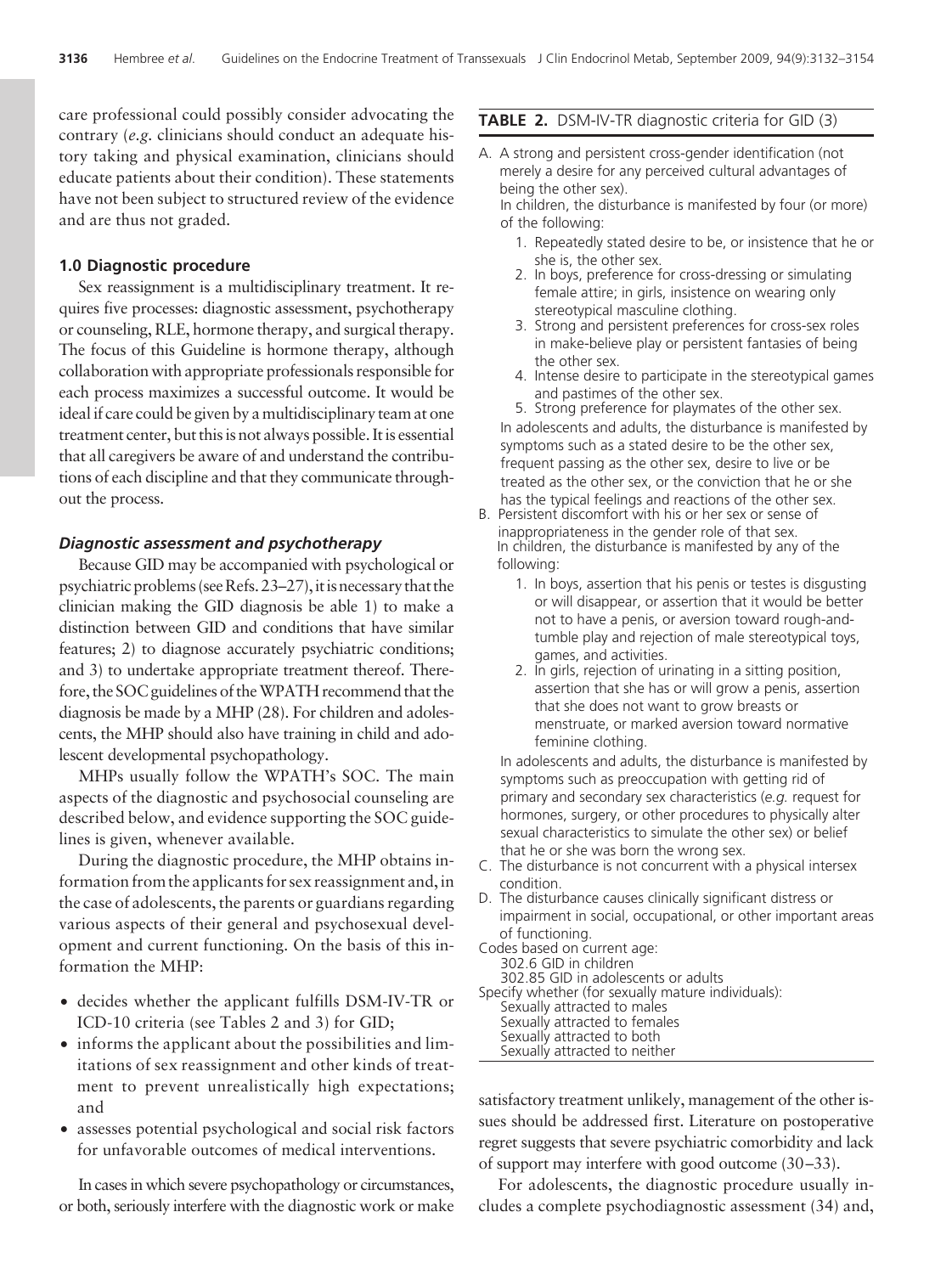#### **TABLE 3.** ICD-10 criteria for transsexualism and GID of childhood (29)

Transsexualism (F64.0) criteria:

- 1. The desire to live and be accepted as a member of the opposite sex, usually accompanied by the wish to make his or her body as congruent as possible with the preferred sex through surgery and hormone treatments.
- 2. The transsexual identity has been present persistently for at least 2 yr.
- 3. The disorder is not a symptom of another mental disorder or a genetic, intersex, or chromosomal abnormality.
- GID of childhood (F64.2) has separate criteria for girls and for boys.
	- Criteria for girls:
		- 1. The individual shows persistent and intense distress about being a girl and has a stated desire to be a boy (not merely a desire for any perceived cultural advantages of being a boy) or insists that she is a boy.
		- 2. Either of the following must be present:
			- a. Persistent marked aversion to normative feminine clothing and insistence on wearing stereotypical masculine clothing. b. Persistent repudiation of female anatomical structures, as evidenced by at least one of the following:
				- i. An assertion that she has, or will grow, a penis.
				- ii. Rejection of urination in a sitting position.
				- iii. Assertion that she does not want to grow breasts or menstruate.
		- 3. The girl has not yet reached puberty.
		- 4. The disorder must have been present for at least 6 months.

Criteria for boys:

- 1. The individual shows persistent and intense distress about being a boy and has a desire to be a girl or, more rarely, insists that he is a girl.
- 2. Either of the following must be present:
	- a. Preoccupation with stereotypic female activities, as shown by a preference for either cross-dressing or simulating female attire or by an intense desire to participate in the games and pastimes of girls and rejection of stereotypical male toys, games, and activities.
	- b. Persistent repudiation of male anatomical structures, as evidenced by at least one of the following repeated assertions: i. That he will grow up to become a woman (not merely in the role).
	- ii. That his penis or testes are disgusting or will disappear.
	- iii. That it would be better not to have a penis or testes.
- 3. The boy has not reached puberty.
- 4. The disorder must have been present for at least 6 months.

preferably, a child psychiatric evaluation (by a clinician other than the diagnostician). Di Ceglie *et al.* (35) showed that 75% of the adolescents referred to their Gender Identity clinic in the United Kingdom reported relationship problems with parents. Therefore, a family evaluation to assess the family's ability to endure stress, give support, and deal with the complexities of the adolescent's situation should be part of the diagnostic procedure.

#### *The real-life experience*

WPATH's SOC states that "the act of fully adopting a new or evolving gender role or gender presentation in everyday life is known as the real-life experience. The reallife experience is essential to the transition to the gender role that is congruent with the patient's gender identity*.* The real-life experience tests the person's resolve, the capacity to function in the preferred gender, and the adequacy of social, economic, and psychological supports. It assists both the patient and the MHP in their judgments about how to proceed" (28). During the RLE, the person should fully experience life in the desired gender role before irreversible physical treatment is undertaken. Living 12 months full-time in the desired gender role is recommended (28). Testing an applicant's ability to function in the desired gender assists the applicant, the MHP and the endocrinologist in their judgements about how to proceed. During the RLE, the person's feeling about the social transformation, including coping with the responses of others, is a major focus of the counseling.Applicantsincreasingly start theRLE long before they are referred for hormone treatment.

## *Eligibility and readiness criteria*

The WPATH SOC document requires that both adolescents and adults applying for hormone treatment and surgery satisfy two sets of criteria—eligibility and readiness—before proceeding (28). There are eligibility and readiness criteria for hormone therapy for adults (Table 4) and eligibility cri-

#### **TABLE 4.** Hormone therapy for adults

Adults are **eligible** for cross-sex hormone treatment if they (28):

- 1. Fulfill DSM IV-TR or ICD-10 criteria for GID or transsexualism (see Tables 2 and 3).
- 2. Do not suffer from psychiatric comorbidity that interferes with the diagnostic work-up or treatment.
- 3. Demonstrate knowledge and understanding of the expected outcomes of hormone treatment, as well as the medical and social risks and benefits; AND
- 4. Have experienced a documented RLE of at least 3-month duration OR had a period of psychotherapy (duration specified by the MHP after the initial evaluation, usually a minimum of 3 months).
- Adults should fulfill the following **readiness criteria** before the cross-sex hormone treatment. The applicant:
	- 1. Has had further consolidation of gender identity during a RLE or psychotherapy.
	- 2. Has made some progress in mastering other identified problems leading to improvement or continuing stable mental health.
	- 3. Is likely to take hormones in a responsible manner.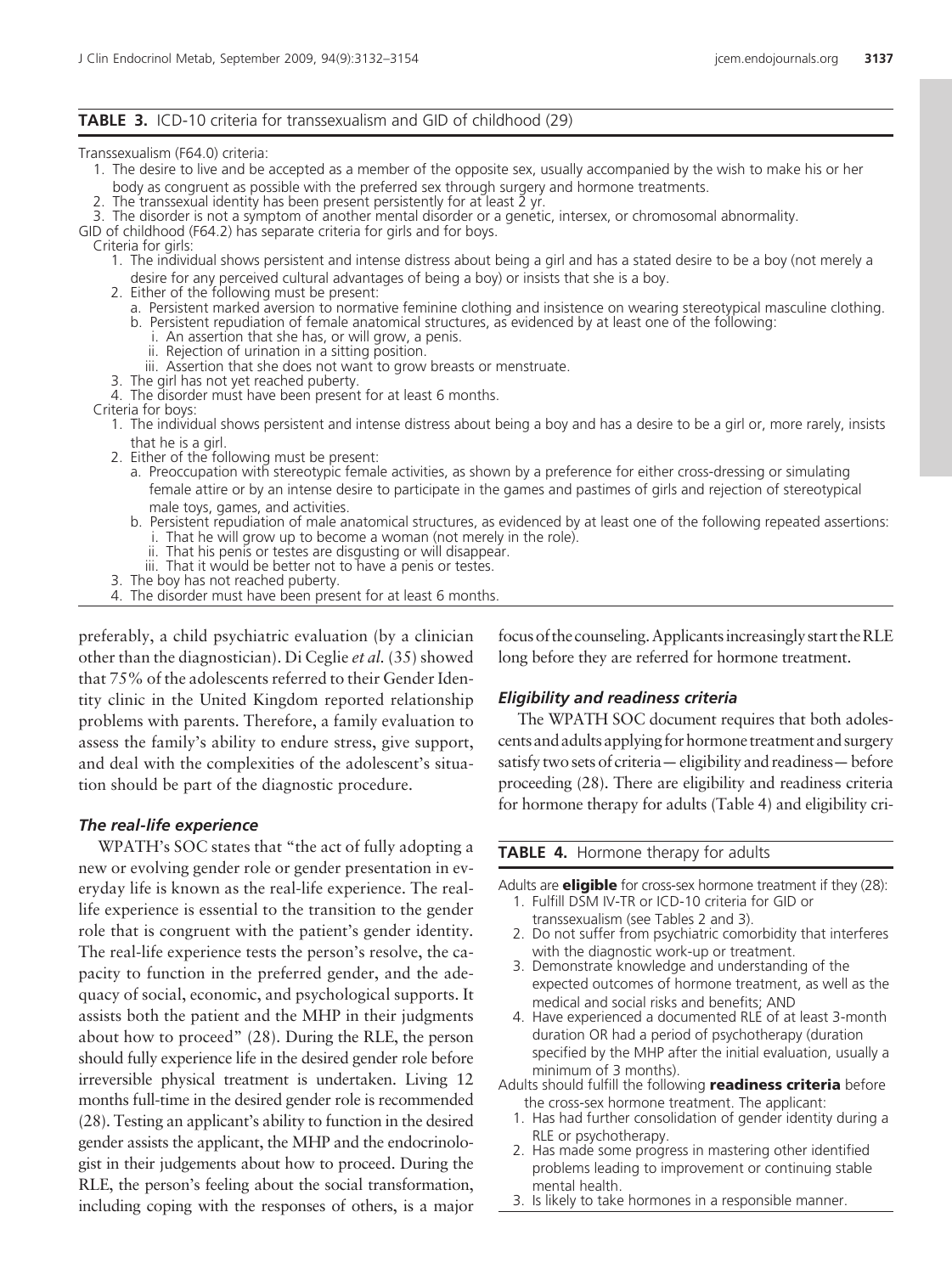#### **TABLE 5.** Hormone therapy for adolescents

Adolescents are **eligible** and ready for GnRH treatment if they:

- 1. Fulfill DSM IV-TR or ICD-10 criteria for GID or transsexualism.
- 2. Have experienced puberty to at least Tanner stage 2.
- 3. Have (early) pubertal changes that have resulted in an increase of their gender dysphoria.
- 4. Do not suffer from psychiatric comorbidity that interferes with the diagnostic work-up or treatment.
- 5. Have adequate psychological and social support during treatment, AND
- 6. Demonstrate knowledge and understanding of the expected outcomes of GnRH analog treatment, cross-sex hormone treatment, and sex reassignment surgery, as well as the medical and the social risks and benefits of sex reassignment.
- Adolescents are **eligible** for cross-sex hormone treatment if they:
	- 1. Fulfill the criteria for GnRH treatment, AND

2. Are 16 yr or older.

Readiness criteria for adolescents eligible for cross-sex hormone treatment are the same as those for adults.

teria for adolescents (Table 5). Eligibility and readiness criteria for sex reassignment surgery in adults and adolescents are the same (see *Section 5.0*). Although the eligibility criteria have not been evaluated in formal studies, a few follow-up studies on adolescents who fulfilled these criteria and had started cross-sex hormone treatment from the age of 16 indicate good postoperative results (36 –38).

One study on MTF transsexual subjects reports that outcome was not associated with minimum eligibility requirements of the WPATH's SOC. However, this study was performed among a group of individuals with a relatively high socioeconomic background (39). One study investigating the need for psychotherapy for sex-reassignment applicants, based on questionnaire scores, suggests that "classical" forms of psychotherapy before medical interventions are not needed in about two thirds of the applicants (40).

## **Recommendations for those involved in the hormone treatment of applicants for sex reassignment**

#### *1.1 Recommendation*

We recommend that the diagnosis of GID be made by a MHP. For children and adolescents, the MHP must also have training in child and adolescent developmental psychopathology.  $(1 \oplus \oplus \odot)$ 

#### *1.1 Evidence*

GID may be accompanied with psychological or psychiatric problems (see Refs. 23–27). It is therefore necessary that the clinician making the GID diagnosis be able to make a distinction between GID and conditions that have similar features, to accurately diagnose psychiatric conditions, and to ensure that any such conditions are treated appropriately. One condition with similar features is body dysmorphic disorder or Skoptic syndrome, a condition in which a person is preoccupied with or engages in genital self-mutilation, such as castration, penectomy, or clitoridectomy (41).

#### *1.1 Values and Preferences*

The Task Force placed a very high value on avoiding harm from hormone treatment to individuals who have conditions other than GID and who may not be ready for the physical changes associated with this treatment, and it placed a low value on any potential benefit these persons believe they may derive from hormone treatment. This justifies the strong recommendation in the face of lowquality evidence.

#### *1.2 Recommendation*

Given the high rate of remission of GID after the onset of puberty, we recommend against a complete social role change and hormone treatment in prepubertal children with GID.  $(1 \oplus \oplus \odot)$ 

## *1.2 Evidence*

In most children with GID, the GID does not persist into adolescence. The percentages differ between studies, probably dependent upon which version of the DSM was used in childhood, ages of children, and perhaps culture factors. However, the large majority (75– 80%) of prepubertal children with a diagnosis of GID in childhood do not turn out to be transsexual in adolescence (42– 44); for a review of seven older studies see Ref. 45. Clinical experience suggests that GID can be reliably assessed only after the first signs of puberty.

This recommendation, however, does not imply that children should be entirely denied to show cross-gender behaviors or should be punished for exhibiting such behaviors.

## *1.2 Values and Preferences*

This recommendation places a high value on avoiding harm with hormone therapy in prepubertal children who may have GID that will remit after the onset of puberty and places a relatively lower value on foregoing the potential benefits of early physical sex change induced by hormone therapy in prepubertal children with GID. This justifies the strong recommendation in the face of very low quality evidence.

#### *1.3 Recommendation*

We recommend that physicians evaluate and ensure that applicants understand the reversible and irreversible effects of hormone suppression (*e.g.* GnRH analog treat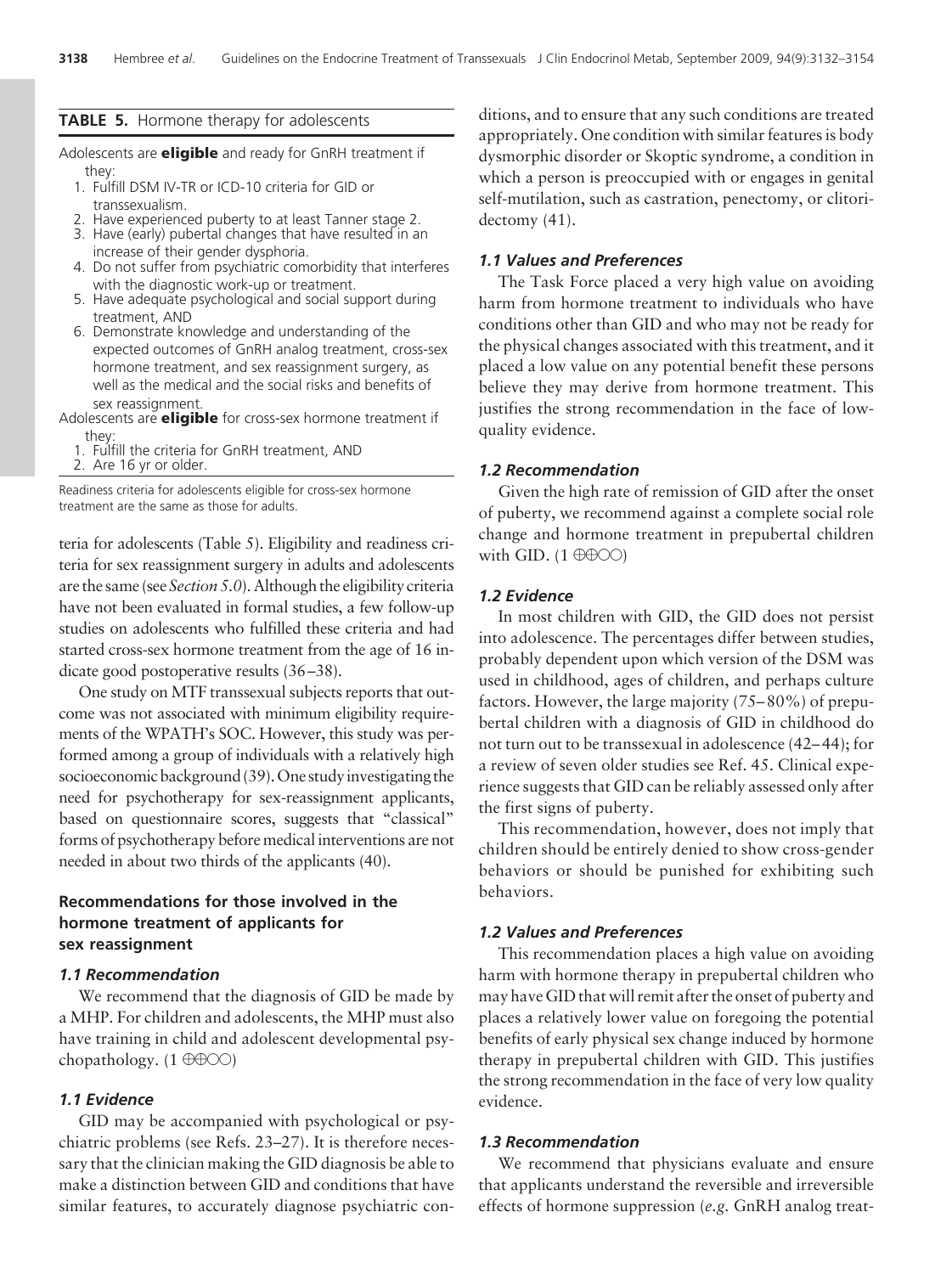ment) and of cross-sex hormone treatment before they start hormone treatment.

## *1.3 Remarks*

In all treatment protocols, compliance and outcome are enhanced by clear expectations concerning the effects of the treatment. The lengthy diagnostic procedure (GnRH analog treatment included, because this reversible treatment is considered to be a diagnostic aid) and long duration of the period between the start of the hormone treatment and sex reassignment surgery give the applicant ample opportunity to make balanced decisions about the various medical interventions. Clinical evidence shows that applicants react in a variety of ways to this treatment phase. The consequences of the social role change are sometimes difficult to handle, increasing understanding of treatment aspects may be frightening, and a change in gender dysphoric feelings may lead to confusion. Significant adverse effects on mental health can be prevented by a clear understanding of the changes that will occur and the time course of these changes.

## *1.4 Recommendation*

We recommend that all transsexual individuals be informed and counseled regarding options for fertility before initiation of puberty suppression in adolescents and before treatment with sex hormones of the desired sex in both adolescents and adults.

## *1.4 Remarks*

Persons considering hormone use for sex reassignment need adequate information about sex reassignment in general and about fertility effects of hormone treatment in particular to make an informed and balanced decision about this treatment. Because early adolescents may not feel qualified to make decisions about fertility and may not fully understand the potential effects of hormones, consent and protocol education should include parents, the referring MHP(s), and other members of the adolescent's support group. To our knowledge, there are no formally evaluated decision aids available to assist in the discussion and decision regarding future fertility of adolescents or adults beginning sex reassignment treatment.

Prolonged pubertal suppression using GnRH analogs is reversible and should not prevent resumption of pubertal development upon cessation of treatment. Although sperm production and development of the reproductive tract in early adolescent biological males with GID are insufficient for cryopreservation of sperm, they should be counseled that sperm production can be initiated after prolonged gonadotropin suppression, before estrogen treatment. This sperm production can be accomplished by

spontaneous gonadotropin (both LH and FSH) recovery after cessation of GnRH analogs or by gonadotropin treatment and will probably be associated with physical manifestations of testosterone production. It should be noted that there are no data in this population concerning the time required for sufficient spermatogenesis to collect enough sperm for later fertility. In adult men with gonadotropin deficiency, sperm are noted in seminal fluid by 6 –12 months of gonadotropin treatment, although sperm numbers at the time of pregnancy in these patients are far below the normal range (46, 47).

Girls can expect no adverse effects when treated with pubertal suppression. They should be informed that no data are available regarding timing of spontaneous ovulation or response to ovulation induction after prolonged gonadotropin suppression.

All referred subjects who satisfy eligibility and readiness criteria for endocrine treatment, at age 16 or as adults, should be counseled regarding the effects of hormone treatment on fertility and available options that may enhance the chances of future fertility, if desired (48, 49). The occurrence and timing of potentially irreversible effects should be emphasized. Cryopreservation of sperm is readily available, and techniques for cryopreservation of oocytes, embryos, and ovarian tissue are being improved (50).

In biological males, when medical treatment is started in a later phase of puberty or in adulthood, spermatogenesis is sufficient for cryopreservation and storage of sperm. Prolonged exposure of the testes to estrogen has been associated with testicular damage (51–53). Restoration of spermatogenesis after prolonged estrogen treatment has not been studied.

In biological females, the effect of prolonged treatment with exogenous testosterone upon ovarian function is uncertain. Reports of an increased incidence of polycystic ovaries in FTM transsexual persons, both before and as a result of androgen treatment, should be acknowledged (54, 55). Pregnancy has been reported in FTM transsexual persons who have had prolonged androgen treatment, but no genital surgery (56). Counsel from a gynecologist before hormone treatment regarding potential fertility preservation after oophorectomy will clarify available and future options (57).

#### **2.0 Treatment of adolescents**

Over the past decade, clinicians have progressively acknowledged the suffering of young transsexual adolescents that is caused by their pubertal development. Indeed, an adolescent with GID often considers the pubertal physical changes to be unbearable. Because early medical intervention may prevent this psychological harm, various clinics have decided to start treating young adolescents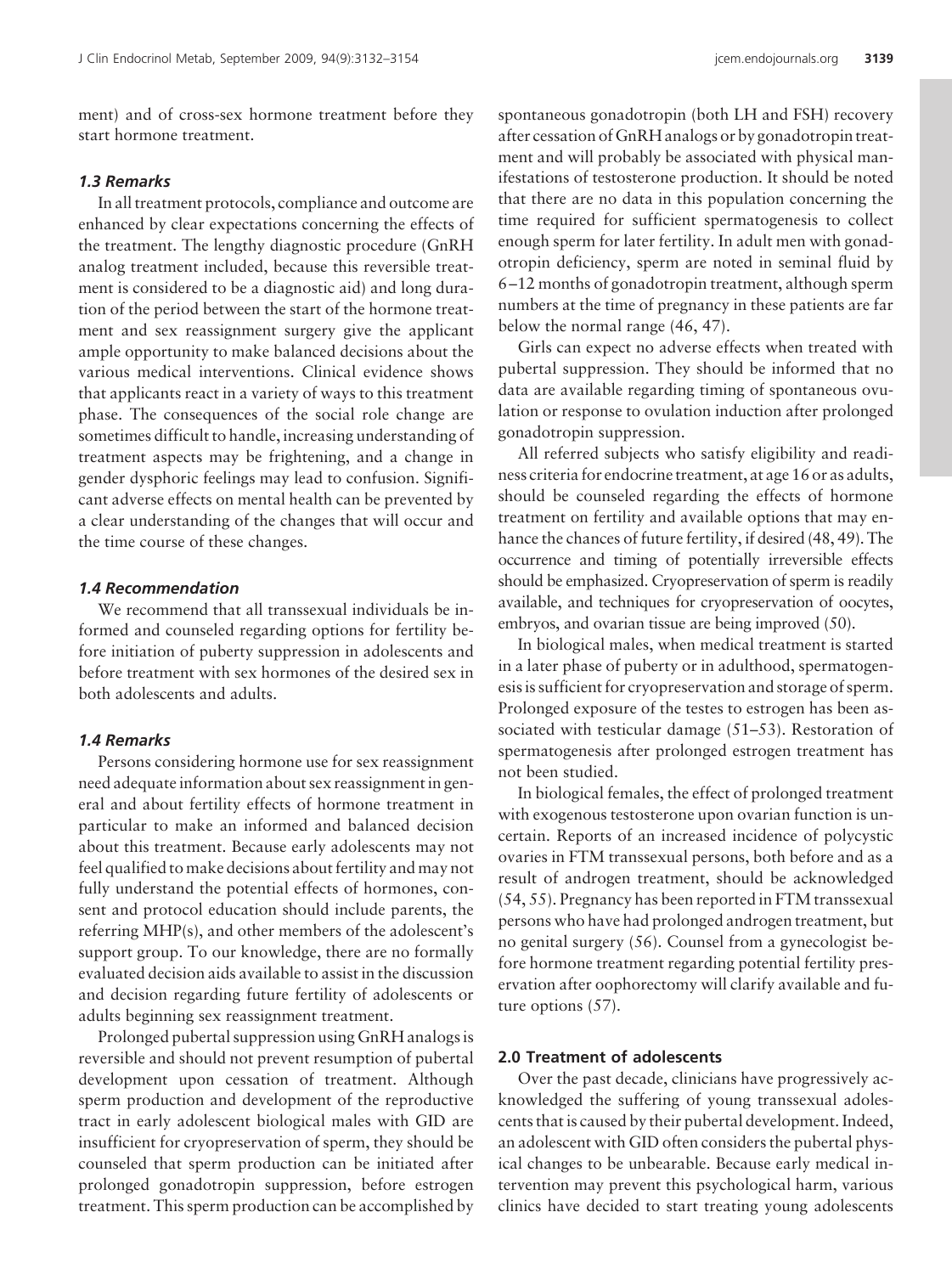with GID with puberty-suppressing medication (a GnRH analog). As compared with starting sex reassignment long after the first phases of puberty, a benefit of pubertal suppression is relief of gender dysphoria and a better psychological and physical outcome.

The physical changes of pubertal development are the result of maturation of the hypothalamo-pituitary-gonadal axis and development of the secondary sex characteristics. Gonadotropin secretion increases with a daynight rhythm with higher levels of LH during the night. The nighttime LH increase in boys is associated with a parallel testosterone increase. Girls do not show a daynight rhythm, although in early puberty, the highest estrogen levels are observed during the morning as a result of a delayed response by the ovaries (58).

In girls the first physical sign of the beginning of puberty is the start of budding of the breasts, followed by an increase in breast and fat tissue. Breast development is also associated with the pubertal growth spurt, with menarche occurring approximately 2 yr later. In boys the first physical change is testicular growth. A testicular volume equal to or above 4 ml is seen as the first pubertal increase. From a testicular volume of 10 ml, daytime testosterone levels increase, leading to virilization (59).

#### *2.1–2.2 Recommendations*

2.1 We recommend that adolescents who fulfill eligibility and readiness criteria for gender reassignment initially undergo treatment to suppress pubertal development.  $(1 \oplus \odot \odot)$ 

2.2 We recommend that suppression of pubertal hormones start when girls and boys first exhibit physical changes of puberty (confirmed by pubertal levels of estradiol and testosterone, respectively), but no earlier than Tanner stages 2–3.  $(1 \oplus \oplus \odot)$ 

## *2.1–2.2 Evidence*

Pubertal suppression aids in the diagnostic and therapeutic phase, in a manner similar to the RLE (60, 61). Management of gender dysphoria usually improves. In addition, the hormonal changes are fully reversible, enabling full pubertal development in the biological gender if appropriate. Therefore, we advise starting suppression of puberty before irreversible development of sex characteristics.

The experience of full biological puberty, an undesirable condition, may seriously interfere with healthy psychological functioning and well-being. Suffering from gender dysphoria without being able to present socially in the desired social role or to stop the development of secondary sex characteristics may result in an arrest in emotional, social, or intellectual development.

Another reason to start sex reassignment early is that the physical outcome after intervention in adulthood is far

less satisfactory than intervention at age 16 (36, 38). Looking like a man (woman) when living as a woman (man) creates difficult barriers with enormous lifelong disadvantages.

Pubertal suppression maintains end-organ sensitivity to sex steroids observed during early puberty, enabling satisfactory cross-sex body changes with low doses and avoiding irreversible characteristics that occur by midpuberty.

The protocol of suppression of pubertal development can also be applied to adolescents in later pubertal stages. In contrast to effects in early pubertal adolescents, physical sex characteristics, such as breast development in girls and lowering of the voice and outgrowth of the jaw and brow in boys, will not regress completely.

Unlike the developmental problems observed with delayed puberty, this protocol requires a MHP skilled in child and adolescent psychology to evaluate the response of the adolescent with GID after pubertal suppression. Adolescents with GID should experience the first changes of their biological, spontaneous puberty because their emotional reaction to these first physical changes has diagnostic value. Treatment in early puberty risks limited growth of the penis and scrotum that may make the surgical creation of a vagina from scrotal tissue more difficult.

### *2.1–2.2 Values and Preferences*

These recommendations place a high value on avoiding the increasing likelihood of an unsatisfactory physical change when secondary sexual characteristics have become manifest and irreversible, as well as a high value on offering the adolescent the experience of the desired gender. These recommendations place a lower value on avoiding potential harm from early hormone therapy.

#### *2.1–2.2 Remarks*

Tanner stages of breast and male genital development are given in Table 6. Blood levels of sex steroids during Tanner stages of pubertal development are given in Table 7. Careful documentation of hallmarks of pubertal development will ensure precise timing of initiation of pubertal suppression.

Irreversible and, for transsexual adolescents, undesirable sex characteristics in female puberty are large breasts and short stature and in male puberty are Adam's apple; low voice; male bone configuration such as large jaws, big feet, and hands; tall stature; and male hair pattern on the face and extremities.

#### *2.3 Recommendation*

We recommend that GnRH analogs be used to achieve suppression of pubertal hormones. (1 $\oplus \oplus \odot$ )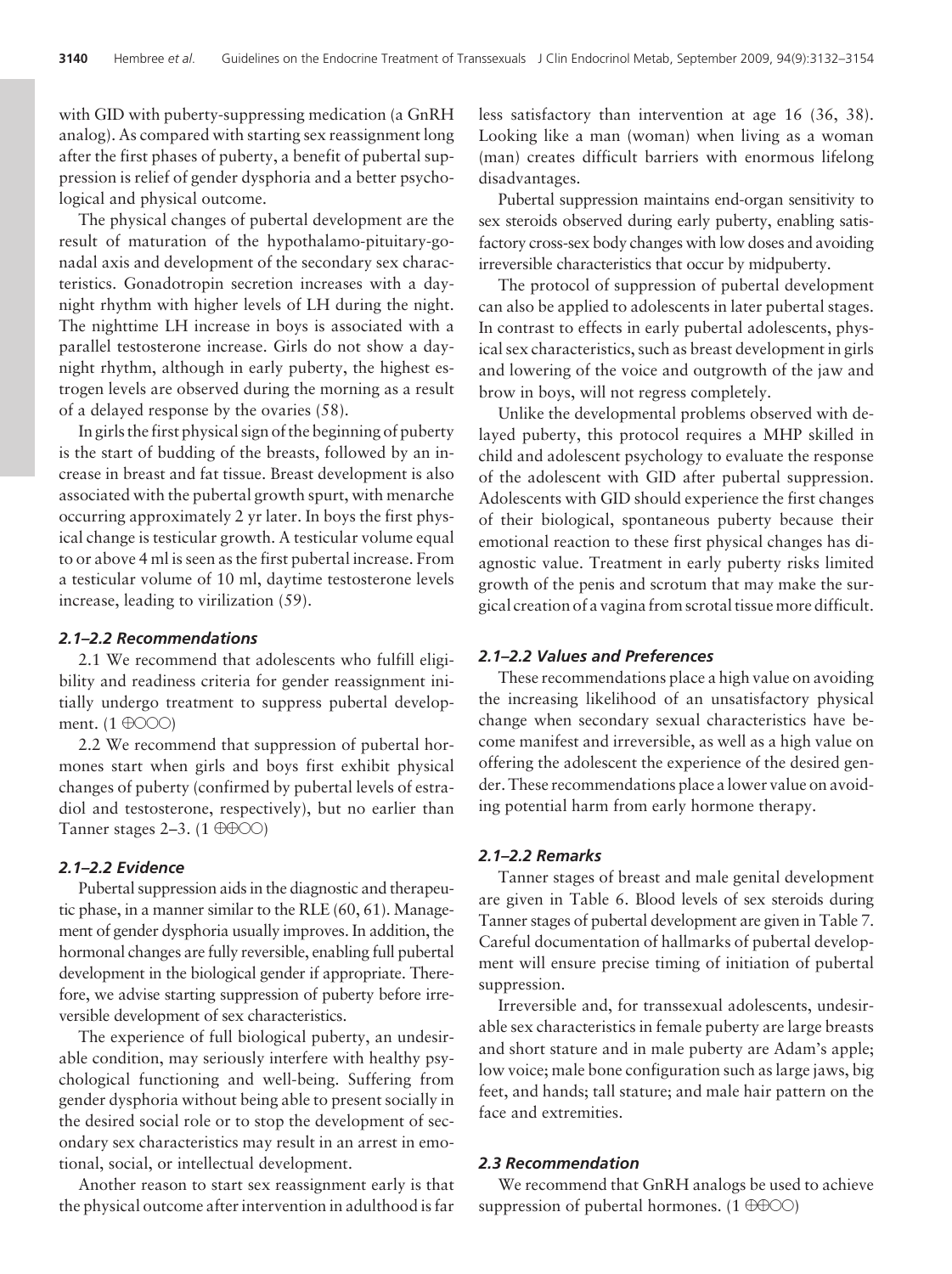### **TABLE 6.** Description of tanner stages of breast development and male external genitalia

For breast development:

- 1. Preadolescent.
- 2. Breast and papilla elevated as small mound; areolar diameter increased.
- 3. Breast and areola enlarged, no contour separation.
- 4. Areola and papilla form secondary mound.
- 5. Mature; nipple projects, areola part of general breast contour.

For penis and testes:

- 1. Preadolescent.
- 2. Slight enlargement of penis; enlarged scrotum, pink texture altered.
- 3. Penis longer, testes larger.
- 4. Penis larger, glans and breadth increase in size; testes larger, scrotum dark.
- 5. Penis and testes adult size.

Adapted from Ref. 62.

#### *2.3 Evidence*

Suppression of pubertal development and gonadal function is accomplished most effectively by gonadotropin suppression with GnRH analogs and antagonists. Analogs suppress gonadotropins after a short period of stimulation, whereas antagonists immediately suppress pituitary secretion (64, 65). Because no long-acting antagonists are available for use as pharmacotherapy, long-acting analogs are the currently preferred treatment option.

During treatment with the GnRH analogs, slight development of sex characteristics will regress and, in a later phase of pubertal development, will be halted. In girls, breast development will become atrophic, and menses will stop; in boys, virilization will stop, and testicular volume will decrease (61).

An advantage of using GnRH analogs is the reversibility of the intervention. If, after extensive exploring of his/

|  |  | <b>TABLE 7.</b> Estradiol levels in female puberty and   |  |  |
|--|--|----------------------------------------------------------|--|--|
|  |  | testosterone levels in male puberty during night and day |  |  |

| <b>Tanner stage</b>                    | <b>Nocturnal</b> | <b>Diurnal</b> |
|----------------------------------------|------------------|----------------|
| Estradiol (pmol/liter) <sup>a</sup>    |                  |                |
| <b>B1</b>                              | $<$ 37           | $<$ 37         |
| B <sub>2</sub>                         | 38.5             | 56.3           |
| B3                                     | 817              | 107.3          |
| B4                                     | 162.9            | 1323           |
| B5                                     | 201.6            | 196.7          |
| Testosterone (nmol/liter) <sup>b</sup> |                  |                |
| G <sub>1</sub>                         | $<$ 0 25         | $<$ 0 25       |
| G <sub>2</sub>                         | 1 1 6            | 0.54           |
| G3                                     | 3.76             | 0.62           |
| G4                                     | 983              | 1.99           |
| G5                                     | 13.2             | 7.80           |
| Adult                                  | 18.8             | 170            |

Data represent median of hourly measurements from 2400-0600 h (nocturnal) and 1200 –1800 h (diurnal).

*<sup>a</sup>* Adapted from Ref. 63.

*<sup>b</sup>* Adapted from Ref. 59.

her reassignment wish, the applicant no longer desires sex reassignment, pubertal suppression can be discontinued. Spontaneous pubertal development will resume immediately (66).

Men with delayed puberty have decreased BMD. Treatment of adults with GnRH analogs results in loss of BMD (67). In children with central precocious puberty, bone density is relatively high for age. Suppressing puberty in these children using GnRH analogs will result in a further increase in BMD and stabilization of BMD SD scores (68). Initial data in transsexual subjects demonstrate no change of bone density during GnRH analog therapy (61). With cross-hormone treatment, bone density increases. The long-term effects on bone density and peak bone mass are being evaluated.

GnRH analogs are expensive and not always reimbursed by insurance companies. Although there is no clinical experience in this population, financial considerations may require treatment with progestins as a less effective alternative. They suppress gonadotropin secretion and exert a mild peripheral antiandrogen effect in boys. Depomedroxyprogesterone will suppress ovulation and progesterone production for long periods of time, although residual estrogen levels vary. In high doses, progestins are relatively effective in suppression of menstrual cycling in girls and women and androgen levels in boys and men. However, at these doses, side effects such as suppression of adrenal function and suppression of bone growth may occur (69). Antiestrogens in girls and antiandrogens in boys can be used to delay the progression of puberty (70, 71). Their efficacy, however, is far less than that of the GnRH analogs.

## *2.3 Values and Preferences*

For persons who can afford the therapy, our recommendation of GnRH analogs places a higher value on the superior efficacy, safety, and reversibility of the pubertal hormone suppression achieved, as compared with the alternatives, and a relatively lower value on limiting the cost of therapy. Of the available alternatives, a depot progestin preparation may be partially effective, but it is not as safe (69, 72); its lower cost may make it an acceptable treatment for persons who cannot afford GnRH.

### *2.3 Remarks*

Measurements of gonadotropin and sex steroid levels give precise information about suppression of the gonadal axis. If the gonadal axis is not completely suppressed, the interval of GnRH analog injections should be shortened. During treatment, adolescents should be monitored for negative effects of delaying puberty, including a halted growth spurt and impaired bone accretion. The clinical protocol to be used is shown in Table 8.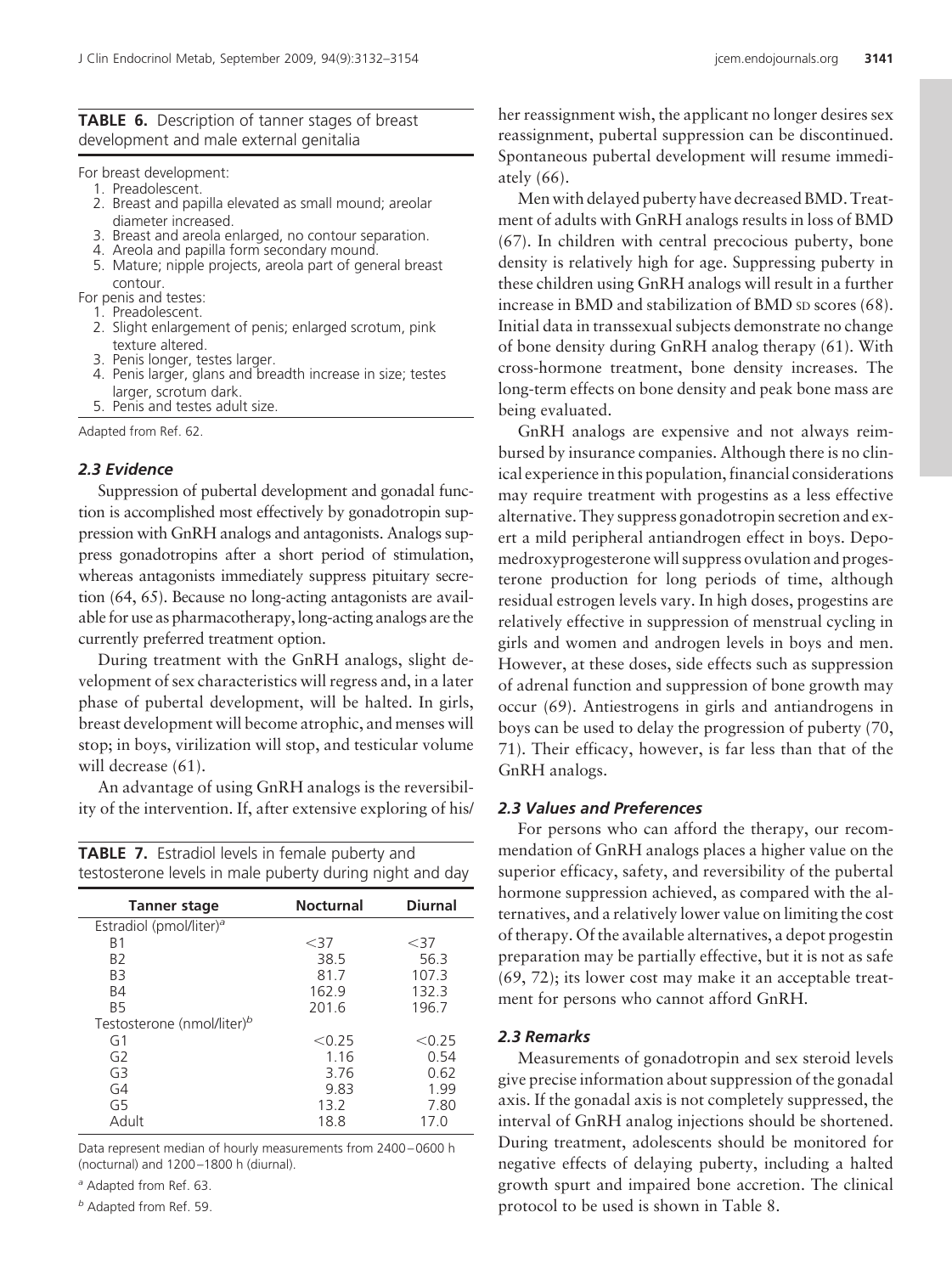**TABLE 8.** Follow-up protocol during suppression of puberty

#### Every 3 months

Anthropometry: height, weight, sitting height, Tanner stages Laboratory: LH, FSH, estradiol/testosterone Every year

Laboratory: renal and liver function, lipids, glucose, insulin, glycosylated hemoglobin

Bone density using dual-energy x-ray absorptiometry

Bone age on x-ray of the left hand

Glucose and lipid metabolism, complete blood counts, and liver and renal function should be monitored during suppression and cross-sex hormone substitution. For the evaluation of growth, anthropometric measurements are informative. To assess bone density, dual energy x-ray absorptiometry scans can be performed.

#### *2.4 Recommendation*

We suggest that pubertal development of the desired, opposite sex be initiated at the age of 16 yr, using a gradually increasing dose schedule of cross-sex steroids.  $(2 \oplus \odot \odot)$ 

#### *2.4 Evidence*

In many countries, 16-yr-olds are legal adults with regard to medical decision making. This is probably because, at this age, most adolescents are able to make complex cognitive decisions. Although parental consent may not be required, obtaining it is preferred because the support of parents should improve the outcome during this complex phase of the adolescent's life (61).

For the induction of puberty, we use a similar dose scheme of induction of puberty in these hypogonadal transsexual adolescents as in other hypogonadal individuals (Table 9). We do not advise the use of sex steroid creams or patches because there is little experience for induction of puberty. The transsexual adolescent is hypogonadal and may be sensitive to high doses of cross-sex steroids, causing adverse effects of striae and abnormal breast shape in girls and cystic acne in boys.

In FTM transsexual adolescents, suppression of puberty may halt the growth spurt. To achieve maximum height, slow introduction of androgens will mimic a "pubertal" growth spurt. If the patient is relatively short, one may treat with oxandrolone, a growth-stimulating anabolic steroid also successfully applied in women with Turner syndrome (73–75).

In MTF transsexual adolescents, extreme tall stature is often a genetic probability. The estrogen dose may be increased by more rapid increments in the schedule. Estrogens may be started before the age of 16 (in exceptional cases), or estrogens can be prescribed in growth-inhibiting doses (61).

#### **TABLE 9.** Protocol induction of puberty

| Induction of female puberty with oral $17-\beta$ estradiol, increasing<br>the dose every 6 months: |
|----------------------------------------------------------------------------------------------------|
| 5 $\mu$ g/kg/d                                                                                     |
| $10 \mu q/kg/d$                                                                                    |
| $15 \mu g/kg/d$                                                                                    |
| $20 \mu g/kg/d$                                                                                    |
| Adult dose $= 2$ mg/d                                                                              |
| Induction of male puberty with intramuscular testosterone                                          |
| esters, increasing the dose every 6 months:                                                        |
| 25 mg/m <sup>2</sup> per 2 wk im                                                                   |
| 50 mg/m <sup>2</sup> per 2 wk im                                                                   |
| 75 mg/m <sup>2</sup> per 2 wk im<br>100 mg/m <sup>2</sup> per 2 wk im                              |
|                                                                                                    |

We suggest that treatment with GnRH analogs be continued during treatment with cross-sex steroids to maintain full suppression of pituitary gonadotropin levels and, thereby, gonadal steroids. When puberty is initiated with a gradually increasing schedule of sex steroid doses, the initial levels will not be high enough to suppress endogenous sex steroid secretion (Table 7). The estrogen doses used may result in reactivation of gonadotropin secretion and endogenous production of testosterone that can interfere with the effectiveness of the treatment. GnRH analog treatment is advised until gonadectomy.

#### *2.4 Values and Preferences*

Identifying an age at which pubertal development is initiated will be by necessity arbitrary, but the goal is to start this process at a time when the individual will be able to make informed mature decisions and engage in the therapy, while at the same time developing along with his or her peers. Growth targets reflect personal preferences, often shaped by societal expectations. Individual preferences should be the key determinant, rather than the professional's deciding *a priori* that MTF transsexuals should be shorter than FTM transsexuals.

#### *2.4 Remarks*

Protocols for induction of puberty can be found in Table 9. We recommend monitoring clinical pubertal development as well as laboratory parameters (Table 10). Sex

|         | TABLE 10. Follow-up protocol during induction of |  |  |
|---------|--------------------------------------------------|--|--|
| puberty |                                                  |  |  |

Every 3 months Anthropometry: height, weight, sitting height, Tanner stages Laboratory: endocrinology, LH, FSH, estradiol/testosterone Every year

Laboratory: renal and liver function, lipids, glucose, insulin, glycosylated hemoglobin

Bone density using dual-energy x-ray absorptiometry Bone age on x-ray of the left hand

These parameters should also be measured at long term. For bone development, they should be measured until the age of 25–30 yr or until peak bone mass has been reached.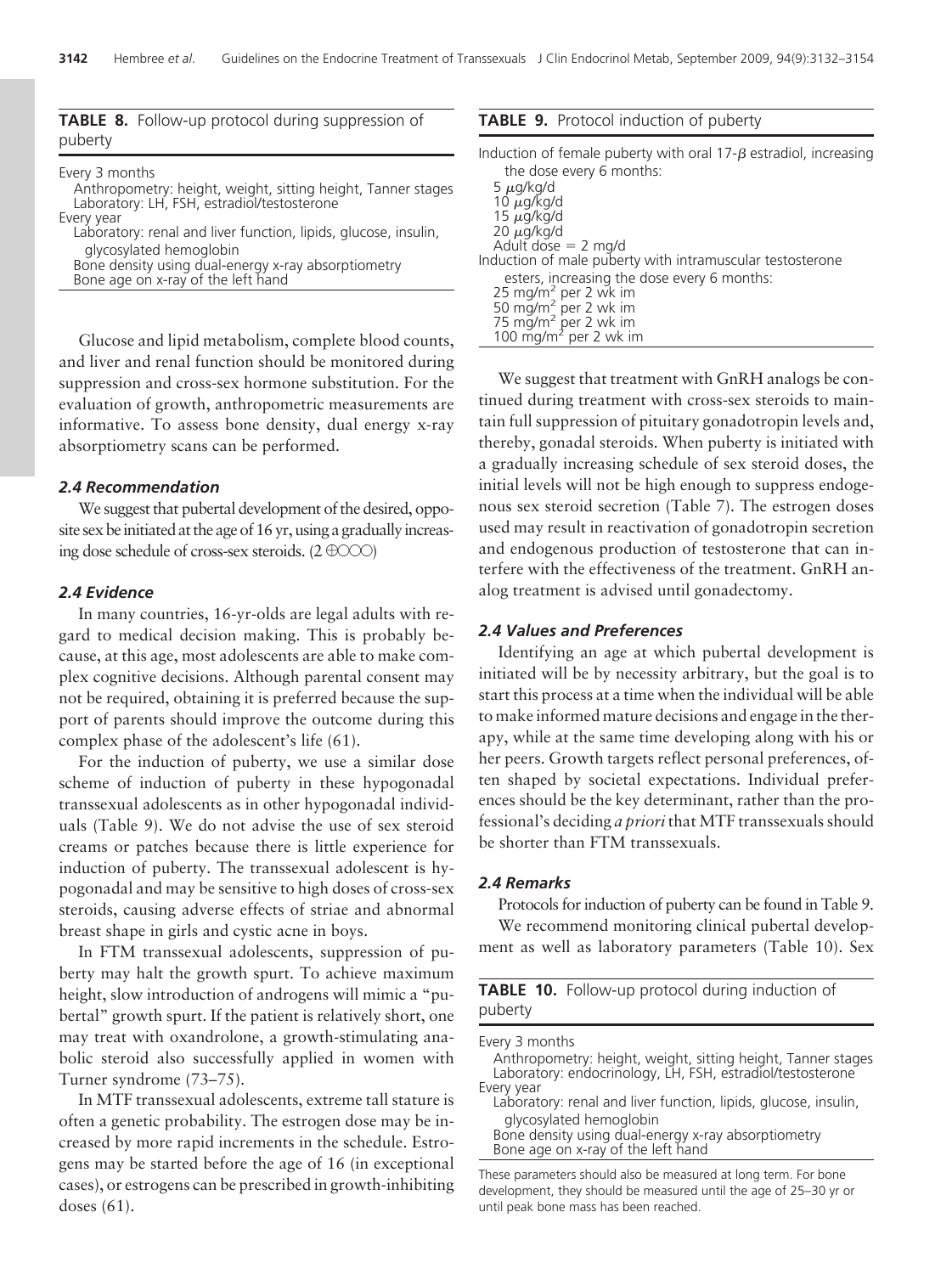steroids of the desired sex will initiate pubertal development, which can be (partially) monitored using Tanner stages. In addition, the sex steroids will affect growth and bone development, as well as insulin sensitivity and lipid metabolism, as in normal puberty (76, 77).

#### *2.5–2.6 Recommendations*

2.5 We recommend referring hormone-treated adolescents for surgery when 1) the RLE has resulted in a satisfactory social role change, 2) the individual is satisfied about the hormonal effects, and 3) the individual desires definitive surgical changes.  $(1 \oplus \odot \odot)$ 

2.6We suggest deferring for surgery until the individual is at least 18 yr old.  $(2 \oplus \odot \odot)$ 

#### *2.5–2.6 Evidence*

Surgery is an irreversible intervention. The WPATH SOC (28) emphasizes that the "threshold of 18 should be seen as an eligibility criterion and not an indication in itself for active intervention." If the RLE supported by sex hormones of the desired sex has not resulted in a satisfactory social role change, if the person is not satisfied with or is ambivalent about the hormonal effects, or if the person is ambivalent about surgery, then the applicant should not be referred for surgery (78, 79).

#### **3.0 Hormonal therapy for transsexual adults**

The two major goals of hormonal therapy are: 1) to reduce endogenous hormone levels and, thereby, the secondary sex characteristics of the individual's biological (genetic) sex and assigned gender; and 2) to replace endogenous sex hormone levels with those of the reassigned sex by using the principles of hormone replacement treatment of hypogonadal patients. The timing of these two goals and the age at which to begin treatment with crosssex hormones is codetermined in collaboration with both the person pursuing sex change and the MHP who made the diagnosis, performed psychological evaluation, and recommended sex reassignment. The physical changes induced by this sex hormone transition are usually accompanied by an improvement in mental well-being.

### *3.1–3.3 Recommendations*

3.1 We recommend that treating endocrinologists confirm the diagnostic criteria of GID or transsexualism and the eligibility and readiness criteria for the endocrine phase of gender transition. (1 $\oplus$  $\oplus$  $\oplus$  $\odot$ )

3.2 We recommend that medical conditions that can be exacerbated by hormone depletion and cross-sex hormone treatment be evaluated and addressed before initiation of treatment (Table 11). (1 0000)

## **TABLE 11.** Medical conditions that can be exacerbated by cross-sex hormone therapy

| Transsexual female (MTF): estrogen<br>Very high risk of serious adverse outcomes<br>Thromboembolic disease<br>Moderate to high risk of adverse outcomes<br>Macroprolactinoma |
|------------------------------------------------------------------------------------------------------------------------------------------------------------------------------|
| Severe liver dysfunction (transaminases $>3 \times$ upper limit                                                                                                              |
| of normal)                                                                                                                                                                   |
| Breast cancer                                                                                                                                                                |
| Coronary artery disease                                                                                                                                                      |
| Cerebrovascular disease                                                                                                                                                      |
| Severe migraine headaches                                                                                                                                                    |
| Transsexual male (FTM): testosterone                                                                                                                                         |
| Very high risk of serious adverse outcomes                                                                                                                                   |
| Breast or uterine cancer                                                                                                                                                     |
| Erythrocytosis (hematocrit $>50\%$ )                                                                                                                                         |
| Moderate to high risk of adverse outcomes                                                                                                                                    |
| Severe liver dysfunction (transaminases $>3 \times$ upper limit                                                                                                              |
| of normal)                                                                                                                                                                   |

3.3 We suggest that cross-sex hormone levels be maintained in the normal physiological range for the desired gender.  $(2 \oplus \oplus \odot \odot)$ 

#### *3.1–3.3 Evidence*

Although the diagnosis of GID or transsexualism is made by an MHP, the referral for endocrine treatment implies fulfillment of the eligibility and readiness criteria (see *Section 1*) (28). It is the responsibility of the physician to whom the transsexual person has been referred to confirm that the person fulfills these criteria for treatment. This task can be accomplished by the physician's becoming familiar with the terms and criteria presented in Tables 1–5, taking a thorough history from the person recommended for treatment, and discussing these criteria with the MHP. Continued evaluation of the transsexual person by the MHP, in collaboration with the treating endocrinologist, will ensure that the desire for sex change is appropriate, that the consequences, risks, and benefits of treatment are well understood, and that the desire for sex change persists.

### *FTM transsexual persons*

Clinical studies have demonstrated the efficacy of several different androgen preparations to induce masculinization in FTM transsexual persons (80 – 84). Regimens to change secondary sex characteristics follow the general principle of hormone replacement treatment of male hypogonadism (85). Either parenteral or transdermal preparations can be used to achieve testosterone values in the normal male range (320 –1000 ng/dl) (Table 12). Sustained supraphysiological levels of testosterone increase the risk of adverse reactions (see *Section 4.0*).

Similar to androgen therapy in hypogonadal men, testosterone treatment in the FTM individual results in increased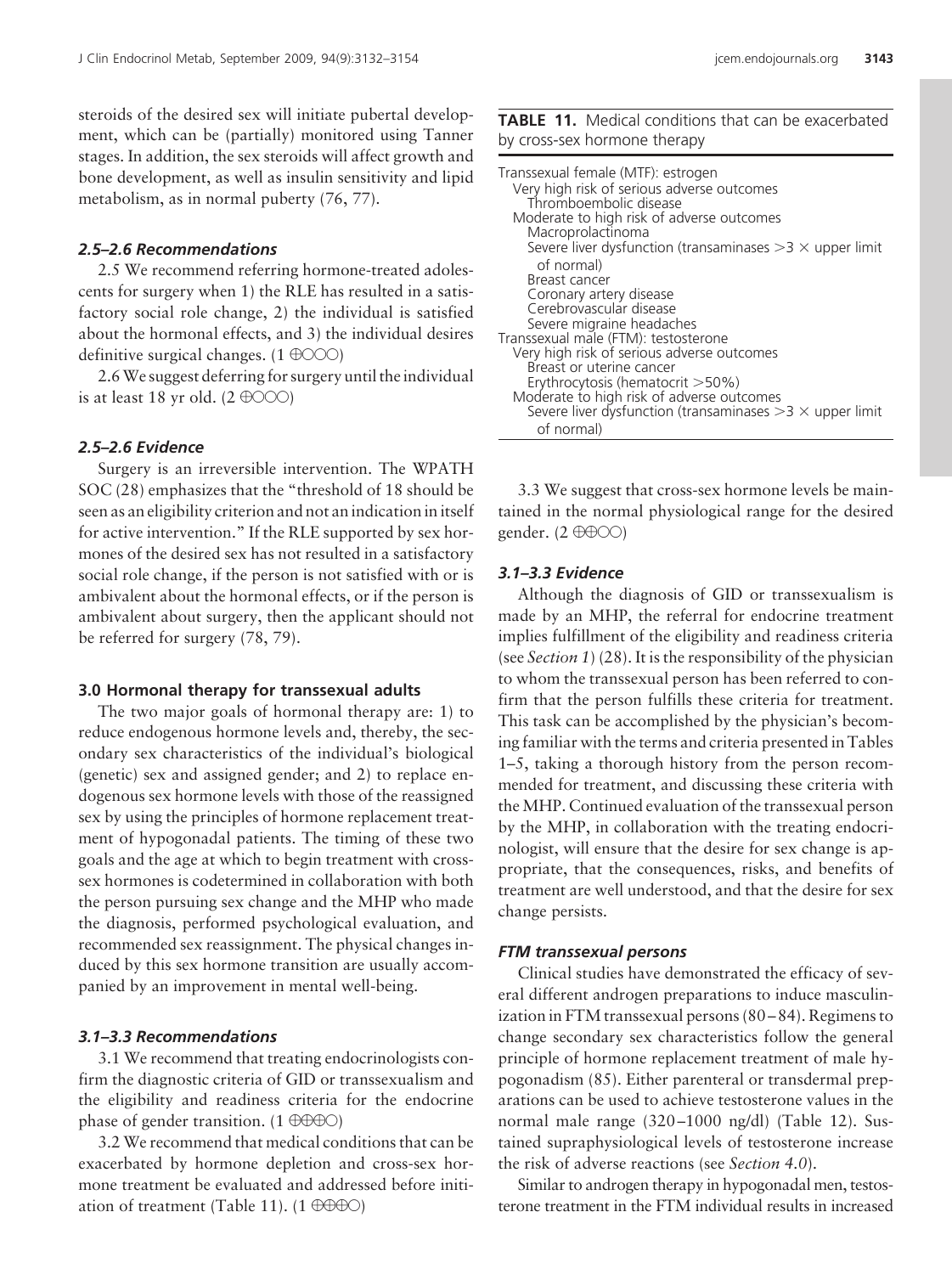| <b>Dosage</b>           |
|-------------------------|
|                         |
|                         |
| $2.0 - 6.0$ mg/d        |
| 0.1-0.4 mg twice weekly |
|                         |
| 5–20 mg im every 2 wk   |
| 2–10 mg im every week   |
|                         |
| 100-200 mg/d            |
| 50-100 mg/d             |
| 3.75 mg sc monthly      |
|                         |
| 160–240 mg/d            |
|                         |
|                         |
| 100–200 mg im every     |
| 2 wk or 50% weekly      |
| 1000 mg every 12 wk     |
|                         |
|                         |
| $2.5 - 10$ g/d          |
| 2.5–7.5 mg/d            |
|                         |

**TABLE 12.** Hormone regimens in the transsexual persons

*<sup>a</sup>* Estrogens used with or without antiandrogens or GnRH agonist.

*<sup>b</sup>* Not available in the United States.

*<sup>c</sup>* 1000 mg initially, followed by an injection at 6 wk, then at 12-wk intervals.

musclemass and decreased fatmass,increased facial hair and acne, male pattern baldness, and increased libido (86). Specific to the FTM transsexual person, testosterone will result in clitoromegaly, temporary or permanent decreased fertility, deepening of the voice, and, usually, cessation of menses. Cessation of menses may occur within a few months with testosterone treatment alone, although high doses of testosterone may be required. If uterine bleeding continues, addition of a progestational agent or endometrial ablationmay be considered (87, 88). GnRH analogs or depot medroxyprogesterone may also be used to stop menses before testosterone treatment and to reduce estrogens to levels found in biological males.

#### *MTF transsexual persons*

The hormone regimen for MTF transsexual individuals is more complex than the FTM regimen. Most published clinical studies report the use of an antiandrogen in conjunction with an estrogen (80, 82– 84, 89).

The antiandrogens shown to be effective reduce endogenous testosterone levels, ideally to levels found in adult biological women, to enable estrogen therapy to have its fullest effect. Two categories of these medications are progestins with antiandrogen activity and GnRH agonists (90). Spironolactone has antiandrogen properties by directly inhibiting testosterone secretion and by inhibiting androgen binding to the androgen receptor (83, 84). It may also have estrogenic activity (91). Cyproterone acetate, a progestational compound with antiandrogenic properties (80, 82), is widely used in Europe. Flutamide blocks binding of androgens to the androgen receptor, but it does not lower serum testosterone levels; it has liver toxicity, and its efficacy has not been demonstrated.

Dittrich (90), reporting on a series of 60 MTF transsexual persons who used monthly the GnRH agonist goserelin acetate in combination with estrogen, found this regimen to be effective in reducing testosterone levels with low incidence of adverse reactions.

Estrogen can be given orally as conjugated estrogens, or  $17\beta$ -estradiol, as transdermal estrogen, or parenteral estrogen esters (Table 12).

Measurement of serum estradiol levels can be used to monitor oral, transdermal, and im estradiol or its esters. Use of conjugated estrogens or synthetic estrogens cannot be monitored by blood tests. Serum estradiol should be maintained at the mean daily level for premenopausal women (<200 pg/ml), and the serum testosterone level should be in the female range ( $<$ 55 ng/dl). The transdermal preparations may confer an advantage in the older transsexual women who may be at higher risk for thromboembolic disease (92).

Venous thromboembolism may be a serious complication. A 20-fold increase in venous thromboembolic disease was reported in a large cohort of Dutch transsexual subjects (93). This increase may have been associated with the use of ethinyl estradiol (92). The incidence decreased upon cessation of the administration of ethinyl estradiol (93). Thus, the use of synthetic estrogens, especially ethinyl estradiol, is undesirable because of the inability to regulate dose by measurement of serum levels and the risk of thromboembolic disease. Deep vein thrombosis occurred in 1 of 60 MTF transsexual persons treated with a GnRH analog and oral estradiol (90). The patient was found to have a homozygous C677 T mutation. Administration of cross-sex hormones to 162 MTF and 89 FTM transsexual persons was not associated with venous thromboembolism despite an 8.0 and 5.6% incidence of thrombophilia, respectively (94). Thombophilia screening of transsexual persons initiating hormone treatment should be restricted to those with a personal or family history of venous thromboembolism (94). Monitoring D-dimer levels during treatment is not recommended (95).

### *3.1–3.3 Values and Preferences*

Our recommendation to maintain levels of cross-sex hormones in the normal adult range places a high value on the avoidance of the long-term complications of pharma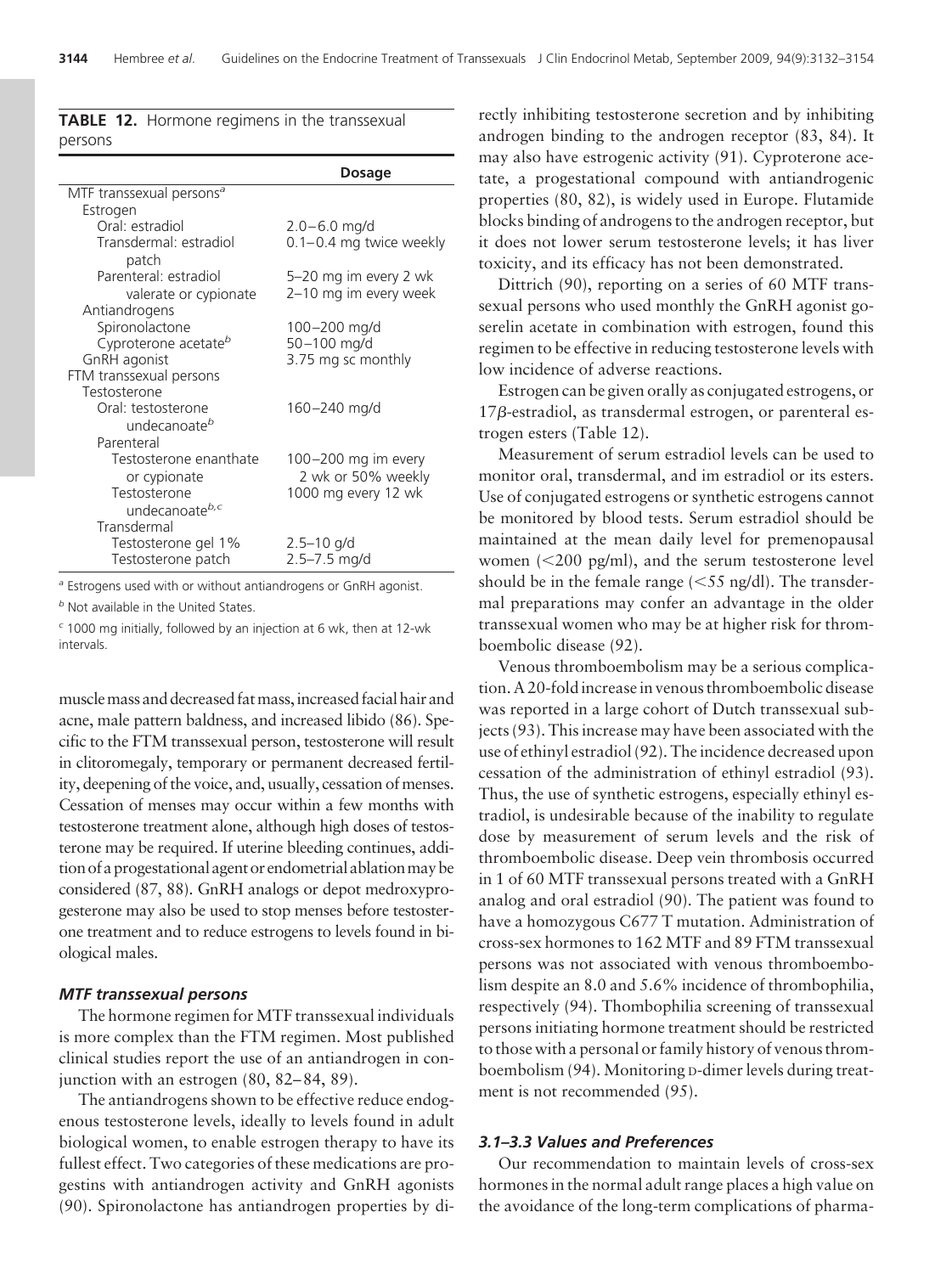cological doses. Those receiving endocrine treatment who have relative contraindications to hormones (*e.g.* persons who smoke, have diabetes, have liver disease, *etc.*) should have an in-depth discussion with their physician to balance the risks and benefits of therapy.

## *3.1–3.3 Remarks*

All endocrine-treated individuals should be informed of all risks and benefits of cross-sex hormones before initiation of therapy. Cessation of tobacco use should be strongly encouraged in MTF transsexual persons to avoid increased risk of thromboembolism and cardiovascular complications.

## *3.4 Recommendation*

We suggest that endocrinologists review with persons treated the onset and time course of physical changes induced by cross-sex hormone treatment.  $(2 \oplus \oplus \odot \odot)$ 

## *3.4 Evidence*

#### *FTM transsexual persons*

Physical changes that are expected to occur during the first 3 months of initiation of testosterone therapy include cessation of menses, increased libido, increased facial and body hair, increased oiliness of skin, increased muscle, and redistribution of fat mass. Changes that occur within the first year of testosterone therapy include deepening of the voice, clitoromegaly, and, in some individuals, male pattern hair loss (83, 96, 97) (Table 13).

### *MTF transsexual persons*

Physical changes that may occur in the first 3– 6 months of estrogen and antiandrogen therapy include decreased libido, decreased facial and body hair, decreased oiliness of skin, breast tissue growth, and redistribution of fat mass (82, 83, 84, 96, 97) (Table 14). Breast development is

**TABLE 13.** Masculinizing effects in FTM transsexual persons

| <b>Effect</b>                  | Onset<br>(months) <sup>a</sup> | <b>Maximum</b><br>$(yr)^a$ |
|--------------------------------|--------------------------------|----------------------------|
| Skin oiliness/acne             | $1 - 6$                        | $1 - 2$                    |
| Facial/body hair growth        | $6 - 12$                       | $4 - 5$                    |
| Scalp hair loss                | $6 - 12$                       | h                          |
| Increased muscle mass/strength | $6 - 12$                       | $2 - 5$                    |
| Fat redistribution             | $1 - 6$                        | $2 - 5$                    |
| Cessation of menses            | $2 - 6$                        | $\epsilon$                 |
| Clitoral enlargement           | $3 - 6$                        | $1 - 2$                    |
| Vaginal atrophy                | $3 - 6$                        | $1 - 2$                    |
| Deepening of voice             | $6 - 12$                       | $1 - 2$                    |

*<sup>a</sup>* Estimates represent clinical observations. See Refs. 81, 92, and 93.

*<sup>b</sup>* Prevention and treatment as recommended for biological men.

*<sup>c</sup>* Menorrhagia requires diagnosis and treatment by a gynecologist.

### **TABLE 14.** Feminizing effects in MTF transsexual persons

| <b>Effect</b>                           | Onset <sup>a</sup> | $Maximum^a$          |
|-----------------------------------------|--------------------|----------------------|
| Redistribution of body fat              | $3-6$ months       | $2-3$ yr             |
| Decrease in muscle mass and<br>strength | $3-6$ months       | $1-2$ yr             |
| Softening of skin/decreased<br>oiliness | $3-6$ months       | Unknown              |
| Decreased libido                        | $1-3$ months       | $3-6$ months         |
| Decreased spontaneous<br>erections      | $1-3$ months       | $3-6$ months         |
| Male sexual dysfunction                 | Variable           | Variable             |
| Breast growth                           | $3-6$ months       | $2-3$ yr             |
| Decreased testicular volume             | $3-6$ months       | $2-3$ yr             |
| Decreased sperm production              | Unknown            | $>3$ yr              |
| Decreased terminal hair growth          | $6-12$ months      | $>3$ yr <sup>b</sup> |
| Scalp hair                              | No regrowth        | $\epsilon$           |
| Voice changes                           | None               | d                    |

*<sup>a</sup>* Estimates represent clinical observations. See Refs. 81, 92, and 93.

*<sup>b</sup>* Complete removal of male sexual hair requires electrolysis, or laser treatment, or both.

*<sup>c</sup>* Familial scalp hair loss may occur if estrogens are stopped.

*<sup>d</sup>* Treatment by speech pathologists for voice training is most effective.

generally maximal at 2 yr after initiation of hormones (82, 83, 84). Over a long period of time, the prostate gland and testicles will undergo atrophy.

Although the time course of breast development in MTF transsexual persons has been studied (97), precise information about other changes induced by sex hormones is lacking. There is a great deal of variability between individuals, as evidenced during pubertal development.

## *3.4 Values and Preferences*

Transsexual persons have very high expectations regarding the physical changes of hormone treatment and are aware that body changes can be enhanced by surgical procedures (*e.g.* breast, face, and body habitus). Clear expectations for the extent and timing of sex hormone-induced changes may prevent the potential harm and expense of unnecessary procedures.

## **4.0 Adverse outcome prevention and long-term care**

Cross-sex hormone therapy confers the same risks associated with sex hormone replacement therapy in biological males and females. The risk of cross-sex hormone therapy arises from and is worsened by inadvertent or intentional use of supraphysiological doses of sex hormones or inadequate doses of sex hormones to maintain normal physiology (81, 89).

#### *4.1 Recommendation*

We suggest regular clinical and laboratory monitoring every 3 months during the first year and then once or twice yearly.  $(2 \oplus \oplus \odot \odot)$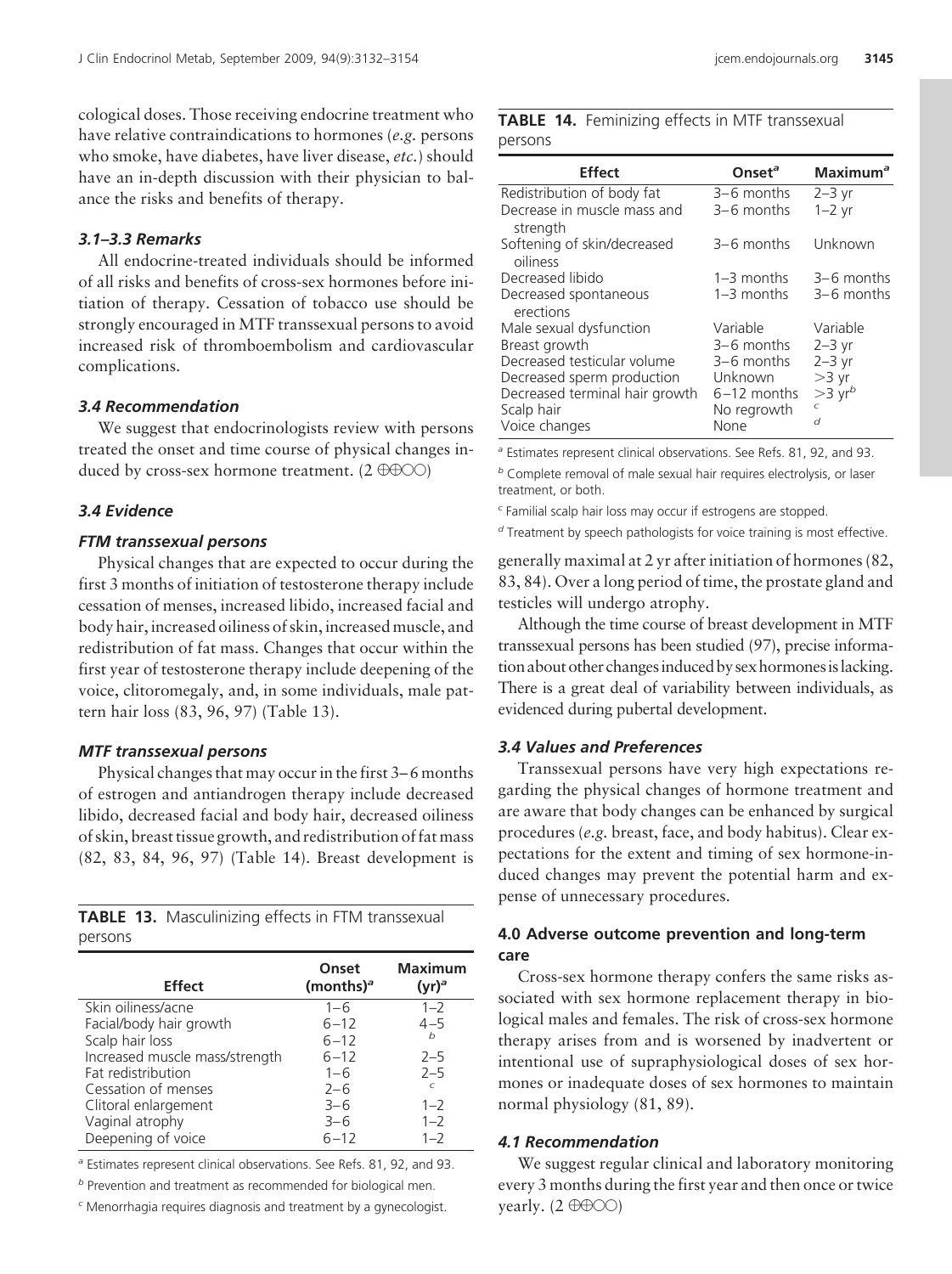#### *4.1 Evidence*

Pretreatment screening and appropriate regular medical monitoring is recommended for both FTM and MTF transsexual persons during the endocrine transition and periodically thereafter (13, 97). Monitoring of weight and blood pressure, directed physical exams, routine health questions focused on risk factors and medications, complete blood counts, renal and liver function, lipid and glucose metabolism should be carried out.

## *FTM transsexual persons*

A standard monitoring plan for individuals on testosterone therapy is found in Table 15. Key issues include maintaining testosterone levels in the physiological normal male range and avoidance of adverse events resulting from chronic testosterone therapy, particularly erythrocytosis, liver dysfunction, hypertension, excessive weight gain, salt retention, lipid changes, excessive or cystic acne, and adverse psychological changes (85).

Because oral 17-alkylated testosterone is not recommended, serious hepatic toxicity is not anticipated with the use parenteral or transdermal testosterone (98, 99). Still, periodic monitoring is recommended given that up to 15% of FTM persons treated with testosterone have transient elevations in liver enzymes (93).

## *MTF transsexual persons*

A standard monitoring plan for individuals on estrogens, gonadotropin suppression, or antiandrogens is found in Table 16. Key issues include avoiding supraphysiological doses or blood levels of estrogen, which may lead to increased risk for thromboembolic disease, liver dysfunction, and development of hypertension.

## *4.2 Recommendation*

We suggest monitoring prolactin levels in MTF transsexual persons treated with estrogens. (2  $\oplus \oplus \odot$ )

## *4.2 Evidence*

Estrogen therapy can increase the growth of pituitary lactrotroph cells. There have been several reports of prolactinomas occurring after long-term estrogen therapy (100–102). Up to 20% of transsexual women treated with estrogens may have elevations in prolactin levels associated with enlargement of the pituitary gland (103). In most cases, the serum prolactin levels will return to the normal range with a reduction or discontinuation of the estrogen therapy (104).

The onset and time course of hyperprolactinemia during estrogen treatment are not known. Prolactin levels should be obtained at baseline and then at least annually during the transition period and biannually thereafter. Given that prolactinomas have been reported only in a few case reports and were not reported in large cohorts of estrogen-treated transsexual persons, the risk of prolactinoma is likely to be very low. Because the major presenting findings of microprolactinomas (hypogonadism and sometimes gynecomastia) are not apparent in MTF transsexual persons, radiological examination of the pituitary may be carried out in those whose prolactin levels persistently increase despite stable or reduced estrogen levels.

Because transsexual persons are diagnosed and followed throughout sex reassignment by an MHP, it is likely that some will receive psychotropic medications that can increase prolactin levels.

## *4.3 Recommendation*

We suggest that transsexual persons treated with hormones be evaluated for cardiovascular risk factors.  $(2 \oplus \oplus \odot \odot)$ 

## *4.3 Evidence*

## *FTM transsexual persons*

Testosterone administration to FTM transsexual persons will result in a more atherogenic lipid profile with lowered high-density lipoprotein cholesterol and higher triglyceride values (21, 105–107). Studies of the effect of testosterone on insulin sensitivity have mixed results (106, 108). A recent randomized, open-label uncontrolled safety study of FTM transsexual persons treated with testosterone undecanoate demonstrated no insulin resistance after 1 yr (109). Numerous studies have demonstrated

**TABLE 15.** Monitoring of MTF transsexual persons on cross-hormone therapy

2. Measure serum testosterone and estradiol every 3 months.

- b. Serum estradiol should not exceed the peak physiological range for young healthy females, with ideal levels -200 pg/ml.
- c. Doses of estrogen should be adjusted according to the serum levels of estradiol.
- 3. For individuals on spironolactone, serum electrolytes (particularly potassium) should be monitored every 2–3 months initially in the first year.
- 4. Routine cancer screening is recommended in nontranssexual individuals (breasts, colon, prostate).
- 5. Consider BMD testing at baseline if risk factors for osteoporotic fracture are present (*e*.*g*. previous fracture, family history, glucocorticoid use, prolonged hypogonadism). In individuals at low risk, screening for osteoporosis should be conducted at age 60 and in those who are not compliant with hormone therapy.

<sup>1.</sup> Evaluate patient every 2–3 months in the first year and then 1–2 times per year afterward to monitor for appropriate signs of feminization and for development of adverse reactions.

a. Serum testosterone levels should be  $<$ 55 ng/dl.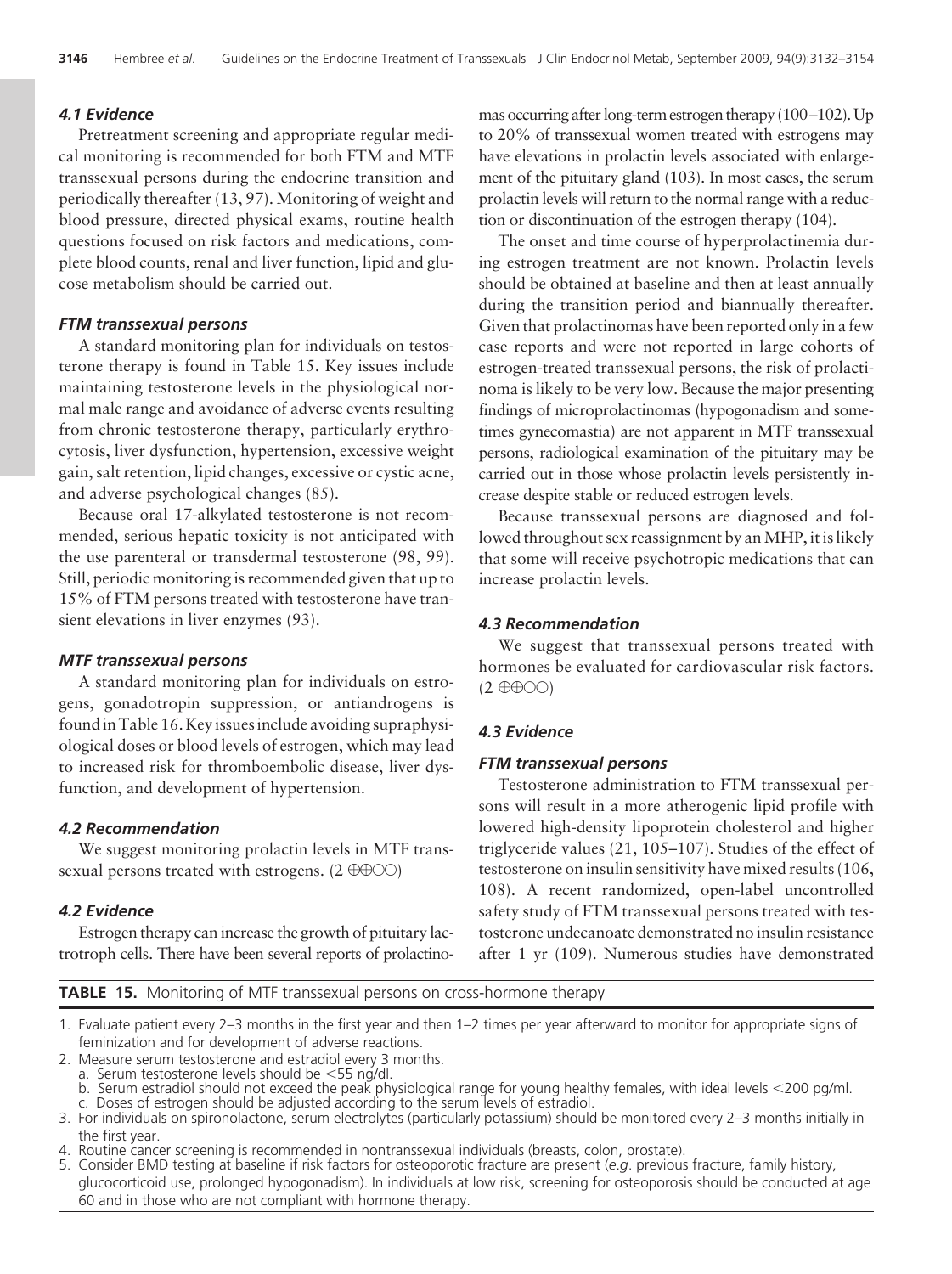#### **TABLE 16.** Monitoring of FTM transsexual persons on cross-hormone therapy

- 1. Evaluate patient every 2–3 months in the first year and then 1–2 times per year to monitor for appropriate signs of virilization and for development of adverse reactions.
- 2. Measure serum testosterone every 2–3 months until levels are in the normal physiological male range:*<sup>a</sup>*
	- a. For testosterone enanthate/cypionate injections, the testosterone level should be measured midway between injections. If the level is 700 ng/dl or -350 ng/dl, adjust dose accordingly.
	- b. For parenteral testosterone undecanoate, testosterone should be measured just before the next injection.
	- c. For transdermal testosterone, the testosterone level can be measured at any time after 1 wk.
	- d. For oral testosterone undecanoate, the testosterone level should be measured 3–5 h after ingestion.
	- e. Note: During the first 3–9 months of testosterone treatment, total testosterone levels may be high, although free testosterone levels are normal, due to high SHBG levels in some biological women.
- 3. Measure estradiol levels during the first 6 months of testosterone treatment or until there has been no uterine bleeding for 6 months. Estradiol levels should be  $<$  50 pg/ml.
- 4. Measure complete blood count and liver function tests at baseline and every 3 months for the first year and then 1–2 times a year. Monitor weight, blood pressure, lipids, fasting blood sugar (if family history of diabetes), and hemoglobin A1c (if diabetic) at regular visits.
- 5. Consider BMD testing at baseline if risk factors for osteoporotic fracture are present (*e*.*g*. previous fracture, family history, glucocorticoid use, prolonged hypogonadism). In individuals at low risk, screening for osteoporosis should be conducted at age 60 and in those who are not compliant with hormone therapy.
- 6. If cervical tissue is present, an annual pap smear is recommended by the American College of Obstetricians and Gynecologists.
- 7. If mastectomy is not performed, then consider mammograms as recommended by the American Cancer Society.

*<sup>a</sup>* Adapted from Refs. 83 and 85.

effects of cross-sex hormone treatment on the cardiovascular system (107, 110 –112). Long-term studies from The Netherlands found no increased risk for cardiovascular mortality (93). Likewise, a meta-analysis of 19 randomized trials examining testosterone replacement in men showed no increased incidence of cardiovascular events (113). A systematic review of the literature found that data were insufficient, due to very low quality evidence, to allow meaningful assessment of important patient outcomes such as death, stroke, myocardial infarction, or venous thromboembolism in FTM transsexual persons (21). Future research is needed to ascertain harms of hormonal therapies (21). Cardiovascular risk factors should be managed as they emerge according to established guidelines (114).

#### *MTF transsexual persons*

A prospective study of MTF subjects found favorable changes in lipid parameters with increased high-density lipoprotein and decreased low-density lipoprotein concentrations (106). However, these favorable lipid changes were attenuated by increased weight, blood pressure, and markers of insulin resistance. The largest cohort of MTF subjects (with a mean age of 41 yr) followed for a mean of 10 yr showed no increase in cardiovascular mortality despite a 32% rate of tobacco use (93). Thus, there is limited evidence to determine whether estrogen is protective or detrimental in MTF transsexual persons (21). With aging there is usually an increase of body weight, and therefore, as with nontranssexual individuals, glucose and lipid metabolism and blood pressure should be monitored regularly and managed according to established guidelines (114).

#### *4.4 Recommendation*

We suggest that BMD measurements be obtained if risk factors for osteoporosis exist, specifically in those who stop sex hormone therapy after gonadectomy.  $(2 \oplus \oplus \oplus \odot)$ 

#### *4.4 Evidence*

#### *FTM transsexual persons*

Adequate dosing of testosterone is important to maintain bone mass in FTM transsexual persons (115, 116). In one study (116), serum LH levels were inversely related to BMD, suggesting that low levels of sex hormones were associated with bone loss. Thus, LH levels may serve as an indicator of the adequacy of sex steroid administration to preserve bone mass. The protective effect of testosterone may be mediated by peripheral conversion to estradiol both systemically and locally in the bone.

## *MTF transsexual persons*

Studies in aging genetic males suggest that serum estradiol more positively correlates with BMD than does testosterone (117–119) and is more important for peak bone mass (120). Estrogen preserves BMD in MTF transsexuals who continue on estrogen and antiandrogen therapies (116, 121, 122).

Fracture data in transsexual men and women are not available. Transsexual persons who have undergone gonadectomy may not continue consistent cross-sex steroid treatment after hormonal and surgical sex reassignment, thereby becoming at risk for bone loss.

#### *4.5– 4.6 Recommendations*

4.5We suggest thatMTF transsexual persons who have no known increased risk of breast cancer follow breast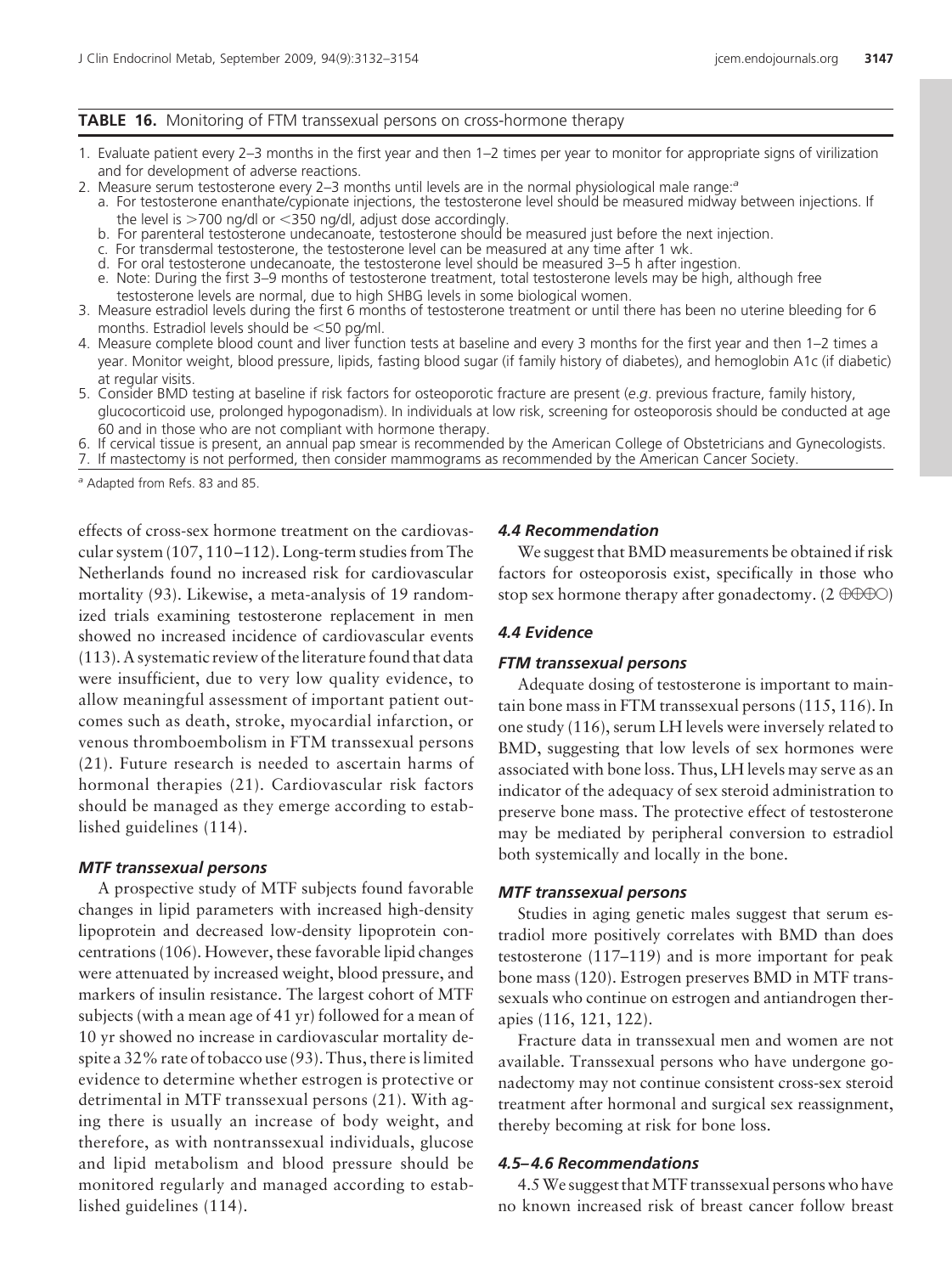screening guidelines recommended for biological women.  $(2 \oplus \oplus \odot \odot)$ 

4.6 We suggest that MTF transsexual persons treated with estrogens follow screening guidelines for prostatic disease and prostate cancer recommended for biological men.  $(2 \oplus \odot \odot \odot)$ 

### *4.5– 4.6 Evidence*

Breast cancer is a concern in transsexual women. A few cases of breast cancer in MTF transsexual persons have been reported in the literature (123–125). In the Dutch cohort of 1800 transsexual women followed for a mean of 15 yr (range, 1 to 30 yr), only one case of breast cancer was found. The Women's Health Initiative study reported that women taking conjugated equine estrogen without progesterone for 7 yr did not have an increased risk of breast cancer as compared with women taking placebo (126). Women with primary hypogonadism (XO) treated with estrogen replacement exhibited a significantly decreased incidence of breast cancer as compared with national standardized incidence ratios (127, 128). These studies suggest that estrogen therapy does not increase the risk of breast cancer in the short-term  $(<$  20–30 yr). Long-term studies are required to determine the actual risk and the role of screening mammograms. Regular exams and gynecological advice should determine monitoring for breast cancer.

Prostate cancer is very rare, especially with androgen deprivation therapy, before the age of 40 (129). Childhood or pubertal castration results in regression of the prostate, and adult castration reverses benign prostate hypertrophy (130). Although van Kesteren (131) reported that estrogen therapy does not induce hypertrophy or premalignant changes in the prostate of MTF transsexual persons, cases of benign prostate hypertrophy have been reported in MTF transsexual persons treated with estrogens for 20 –25 yr (132, 133). Three cases of prostate carcinoma have been reported in MTF transsexual persons (134 –136). However, these individuals initiated crosshormone therapy after age 50, and whether these cancers were present before the initiation of therapy is unknown.

MTF transsexual persons may feel uncomfortable scheduling regular prostate examinations. Gynecologists are not trained to screen for prostate cancer or to monitor prostate growth. Thus, it may be reasonable for MTF transsexual persons who transitioned after age 20 to have annual screening digital rectal exams after age 50 and PSA tests consistent with the U.S. Preventive Services Task Force Guidelines (137).

### *4.7 Recommendation*

We suggest that FTM transsexual persons evaluate the risks and benefits of including a total hysterectomy

and oophorectomy as part of sex reassignment surgery.  $(2 \oplus$ OOO)

#### *4.7 Evidence*

Although aromatization of testosterone to estradiol in FTM transsexual persons has been suggested as a risk factor for endometrial cancer (138), no cases have been reported. When FTM transsexual persons undergo hysterectomy, the uterus is small and there is endometrial atrophy (139, 140). The androgen receptor has been reported to increase in the ovaries after long-term administration of testosterone, which may be an indication of increased risk of ovarian cancer (141). Cases of ovarian cancer have been reported (142, 143). The relative safety of laparoscopic total hysterectomy argues for preventing the risks of reproductive tract cancers and other diseases through surgery (144).

#### *4.7 Values and Preferences*

Given the discomfort that FTM transsexual persons experience accessing gynecological care, our recommendation for total hysterectomy and oophorectomy places a high value on eliminating the risks of female reproductive tract disease and cancer and a lower value on avoiding the risks of these surgical procedures (related to the surgery and to the potential undesirable health consequences of oophorectomy) and their associated costs.

#### *4.7 Remarks*

The sexual orientation and type of sexual practices will determine the need and types of gynecological care required after transition. In addition, approval of birth certificate change of sex for FTM transsexual persons may be dependent upon having a complete hysterectomy; each patient should be assisted in researching and counseled concerning such nonmedical administrative criteria.

#### **5.0 Surgery for sex reassignment**

For many transsexual adults, genital sex reassignment surgery may be the necessary step toward achieving their ultimate goal of living successfully in their desired gender role. Although surgery on several different body structures is considered during sex reassignment, the most important issue is the genital surgery and removal of the gonads. The surgical techniques have improved markedly during the past 10 yr. Cosmetic genital surgery with preservation of neurological sensation is now the standard. The satisfaction rate with surgical reassignment of sex is now very high (22). In addition, the mental health of the individual seems to be improved by participating in a treatment program that defines a pathway of gender identity treatment that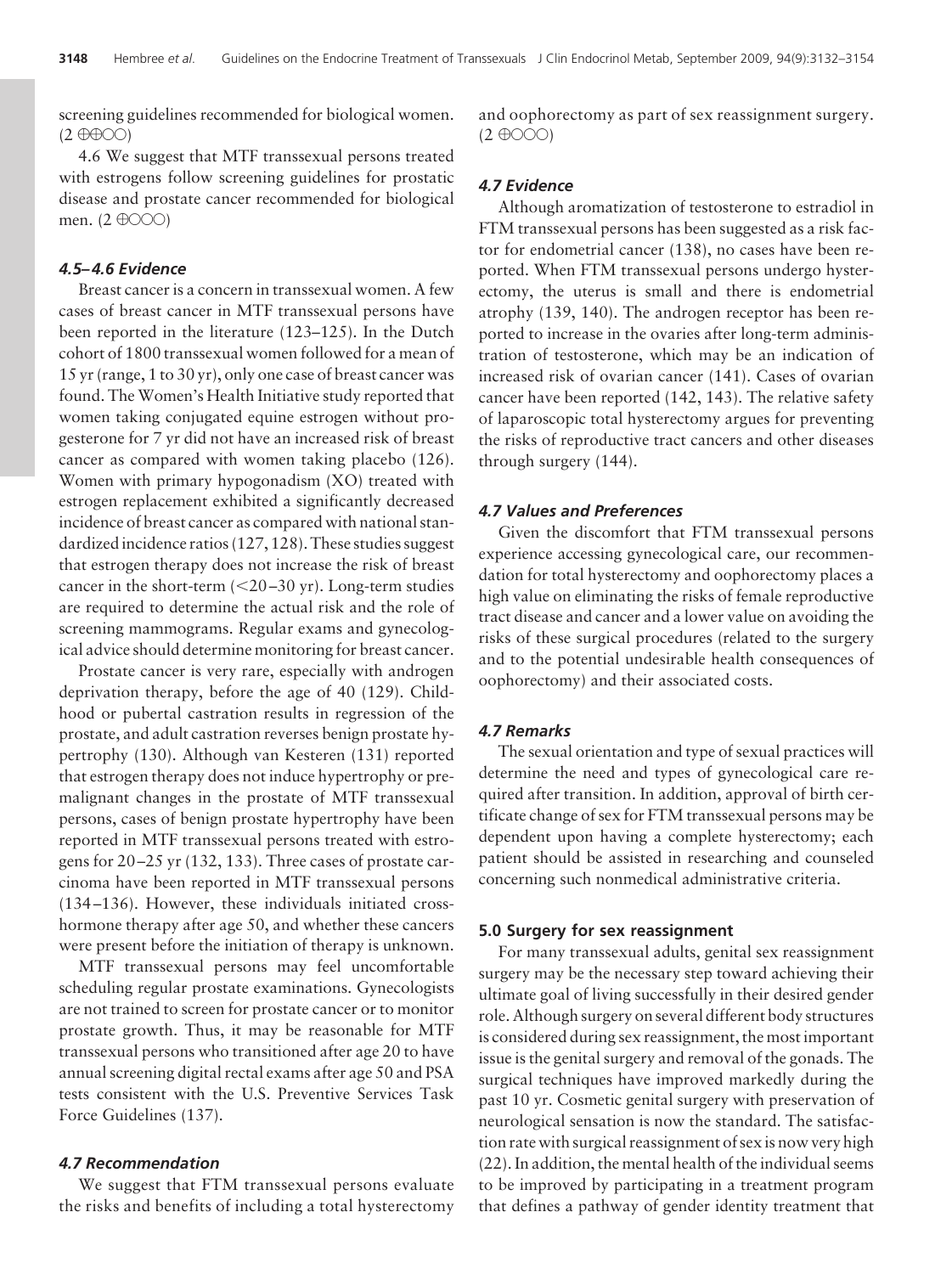### **TABLE 17.** Sex reassignment surgery eligibility and readiness criteria

Individuals treated with cross-sex hormones are considered eligible for sex reassignment surgery if they:

- 1. Are of the legal age of majority in their nation.
- 2. Have used cross-sex hormones continuously and responsibly during 12 months (if they have no medical contraindication).
- 3. Had a successful continuous full-time RLE during 12 months.
- 4. Have (if required by the MHP) regularly participated in psychotherapy throughout the RLE at a frequency determined jointly by the patient and the MHP.
- 5. Have shown demonstrable knowledge of all practical aspects of surgery (*e.g.* cost, required lengths of hospitalizations, likely complications, postsurgical rehabilitation, *etc*.).
- Individuals treated with cross-sex hormones should fulfill the following readiness criteria prior to sex reassignment surgery:
	- 1. Demonstrable progress in consolidating one's gender identity.
	- 2. Demonstrable progress in dealing with work, family, and interpersonal issues, resulting in a significantly better state of mental health.

includes hormones and surgery (24). The person must be both eligible and ready for such a procedure (Table 17).

Sex reassignment surgeries available to the MTF transsexual persons consist of gonadectomy, penectomy, and creation of a vagina (145, 146). The skin of the penis is often inverted to form the wall of the vagina. The scrotum becomes the labia majora. Cosmetic surgery is used to fashion the clitoris and its hood, preserving the neurovascular bundle at the tip of the penis as the neurosensory supply to the clitoris. Most recently, plastic surgeons have developed techniques to fashion labia minora. Endocrinologists should encourage the transsexual person to use their tampon dilators to maintain the depth and width of the vagina throughout the postoperative period until the neovagina is being used frequently in intercourse. Genital sexual responsivity and other aspects of sexual function should be preserved after genital sex reassignment surgery (147).

Ancillary surgeries for more feminine or masculine appearance are not within the scope of this guideline. When possible, less surgery is desirable. For instance, voice therapy by a speech language pathologist is preferred to current surgical methods designed to change the pitch of the voice (148).

Breast size in genetic females exhibits a very broad spectrum. For the transsexual person to make the best-informed decision, breast augmentation surgery should be delayed until at least 2 yr of estrogen therapy has been completed, given that the breasts continue to grow during that time with estrogen stimulation (90, 97).

Another major effort is the removal of facial and masculine-appearing body hair using either electrolysis or laser treatments. Other feminizing surgery, such as that to feminize the face, is now becoming more popular  $(149 - 151)$ .

Sex reassignment surgeries available to the FTM transsexual persons have been less satisfactory. The cosmetic appearance of a neopenis is now very good, but the surgery is multistage and very expensive (152, 153). Neopenile erection can be achieved only if some mechanical device is imbedded in the penis, *e.g.* a rod or some inflatable apparatus (154). Many choose a metaidoioplasty that exteriorizes or brings forward the clitoris and allows for voiding while standing. The scrotum is created from the labia majora with a good cosmetic effect, and testicular prostheses can be implanted. These procedures, as well as oophorectomy, vaginectomy, and complete hysterectomy, are undertaken after a few years of androgen therapy and can be safely performed vaginally with laparoscopy.

The ancillary surgery for the FTM transition that is extremely important is the mastectomy. Breast size only partially regresses with androgen therapy. In adults, discussion about mastectomy usually takes place after androgen therapy is begun. Because some FTM transsexual adolescents present after significant breast development has occurred, mastectomy may be considered before age 18.

## *5.1–5.3 Recommendations*

5.1 We recommend that transsexual persons consider genital sex reassignment surgery only after both the physician responsible for endocrine transition therapy and the MHP find surgery advisable.  $(1 \oplus \text{OOO})$ 

5.2 We recommend that genital sex reassignment surgery be recommended only after completion of at least 1 yr of consistent and compliant hormone treatment.  $(1 \oplus$ OOO)

5.3 We recommend that the physician responsible for endocrine treatment medically clear transsexual individuals for sex reassignment surgery and collaborate with the surgeon regarding hormone use during and after surgery.  $(1 \oplus$ OOO)

## *5.1–5.3 Evidence*

When a transsexual individual decides to have sex reassignment surgery, both the endocrinologist and the MHP must certify that he or she satisfies the eligibility and readiness criteria of the SOC (28) (Table 17).

There is some concern that estrogen therapy may cause an increased risk for venous thrombosis during or after surgery  $(21)$ . For this reason, the surgeon and the endocrinologist should collaborate in making a decision about the use of hormones during the month before surgery.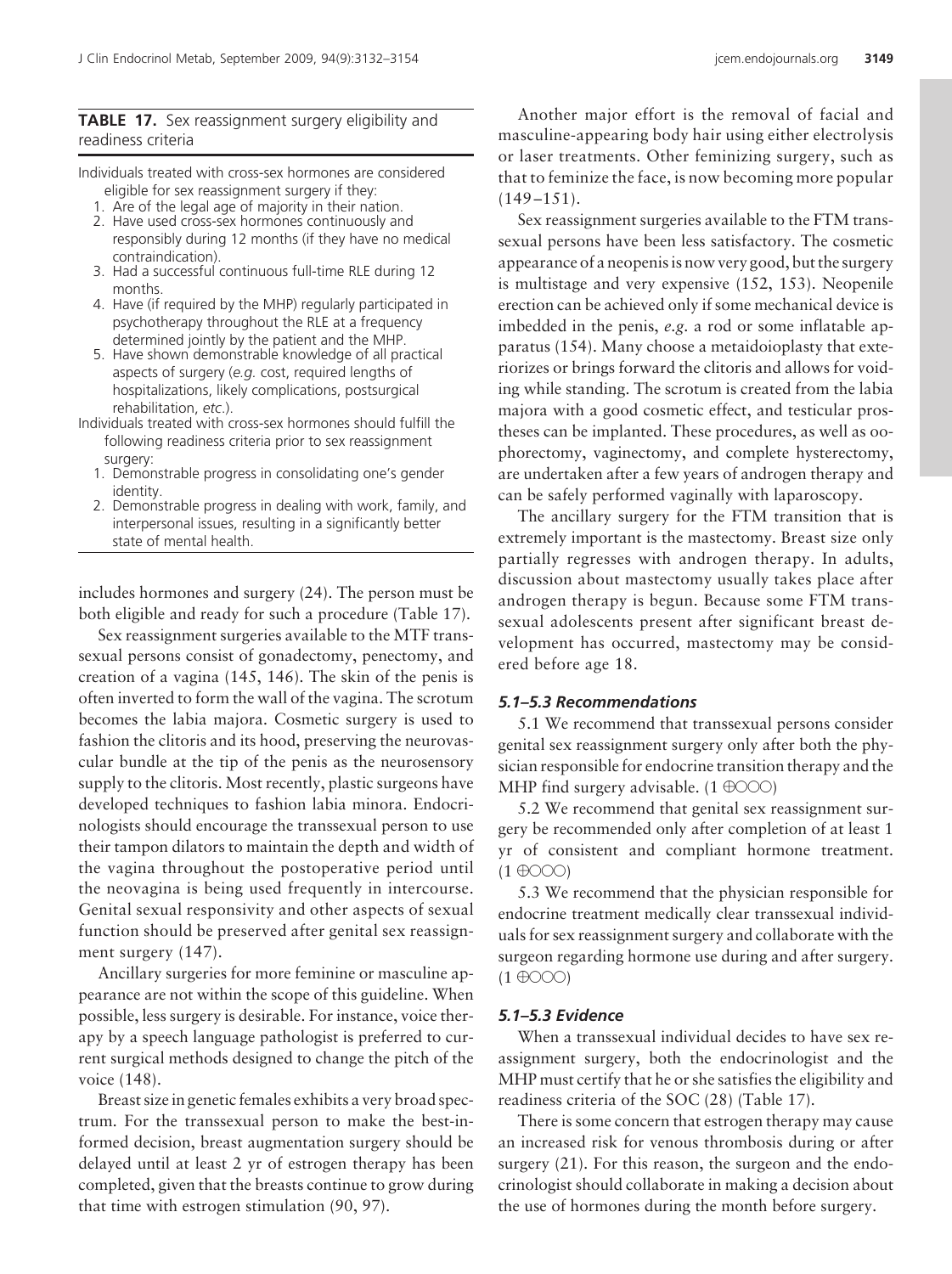Although one study suggests that preoperative factors such as compliance are less important for patient satisfaction than are the physical postoperative results (39), other studies and clinical experience dictate that individuals who do not follow medical instructions and work with their physicians toward a common goal do not achieve treatment goals (155) and experience higher rates of postoperative infections and other complications (156, 157). It is also important that the person requesting surgery feel comfortable with the anatomical changes that have occurred during hormone therapy. Dissatisfaction with social and physical outcomes during the hormone transition may be a contraindication to surgery (78).

Transsexual individuals should be monitored by an endocrinologist after surgery. Those who undergo gonadectomy will require hormone replacement therapy or surveillance or both to prevent adverse effects of chronic hormone deficiency.

### **Acknowledgments**

Address all correspondences and requests for reprints to: The Endocrine Society, 8401 Connecticut Avenue, Suite 900, Chevy Chase, Maryland. E-mail: govt-prof@endo.society.org. Telephone: 301-941-0200.

Address all reprint requests for orders of 101 and more to: Reprint Sales Specialist, Cadmus Professional Communications, Telephone: 410-691-6214, Fax: 410-684-2789 or by E-mail: reprints2@cadmus.com.

Address all reprint requests for orders of 100 or less to Society Services, Telephone: 301-941-0210 or by E-mail: societyservices@ endo-society.org.

Co-sponsoring Associations: European Society of Endocrinology (ESE), European Society of Pediatric Endocrinology (ESPE), Lawson Wilkins Pediatric Endocrine Society (LWPES), and World Professional Association for Transgender Health (WPATH).

Financial Disclosures of Task Force members: Wylie C. Hembree, M.D. (chair)—Financial or Business/Organizational Interests: Columbia University, New York Presbyterian Hospital; Significant Financial Interest or Leadership Position: Sperm Bank of New York. Peggy Cohen-Kettenis, Ph.D.—Financial or Business/Organizational Interests: none declared; Significant Financial Interest or Leadership Position: WPATH. Henriette A. Delemarre-van de Waal, M.D., Ph.D.—Financial or Business/ Organizational Interests: none declared; Significant Financial Interest or Leadership Position: none declared. Louis J. Gooren, M.D., Ph.D.—Financial or Business/Organizational Interests: none declared; Significant Financial Interest or Leadership Position: none declared. Walter J. Meyer III, M.D.—Financial or Business/Organizational Interests: WPATH; Significant Financial Interest or Leadership Position: University of Texas Medical Branch, WPATH. Norman P. Spack, M.D.—Financial or Business/Organizational Interests: LWPES, American Diabetes Association; Significant Financial Interest or Leadership Position: none declared. Vin Tangpricha, M.D., Ph.D. - Financial or Business/Organizational Interests: Auxillium, Novartis, National Institutes of Health; Significant Financial Interest or Leadership Position: none declared.\* Victor M. Montori, M.D.-Financial or Business/Organizational Interests: KER Unit (Mayo Clinic); Significant Financial Interest or Leadership Position: none declared.

Evidence-based reviews for this guideline were prepared under contract with The Endocrine Society.

#### **References**

- 1. **Bullough VL** 1975 Transsexualism in history. Arch Sex Behav 4:561–571
- 2. **Meyerowitz J** 2002 How sex changed: a history of transsexuality in the United States. Cambridge, MA: Harvard University Press
- 3. **American Psychiatric Association** 2000 Diagnostic and Statistical Manual of Mental Disorders, 4th ed. Text Revision (DSM-IV-TR). Washington, DC: American Psychiatric Publishing, Inc.
- 4. **Ruble DN, Martin CL, Berenbaum SA** 2006 Gender development. In: Damon W, Lerner RM, Eisenberg N, eds. Handbook of child psychology, 6th ed. Vol. 3. New York: John Wiley & Sons; 858 – 932
- 5. **Zucker KJ** 2004 Gender identity development and issues. Child Adolesc Psychiatr Clin N Am 13:551–568, vii
- 6. **Coolidge FL, Thede LL, Young SE** 2002 The heritability of gender identity disorder in a child and adolescent twin sample. Behav Genet 32:251–257
- 7. **Knafo A, Iervolino AC, Plomin R** 2005 Masculine girls and feminine boys: genetic and environmental contributions to atypical gender development in early childhood. J Pers Soc Psychol 88:400 – 412
- 8. **Gooren L** 2006 The biology of human psychosexual differentiation. Horm Behav 50:589 – 601
- 9. **Meyer-Bahlburg HF** 2005 Gender identity outcome in femaleraised 46,XY persons with penile agenesis, cloacal exstrophy of the bladder, or penile ablation. Arch Sex Behav 34:423– 438
- 10. **Reiner WG** 2005 Gender identity and sex-of-rearing in children with disorders of sexual differentiation. J Pediatr Endocrinol Metab 18:549 –553
- 11. **Dessens AB, Slijper FM, Drop SL** 2005 Gender dysphoria and gender change in chromosomal females with congenital adrenal hyperplasia. Arch Sex Behav 34:389 –397
- 12. **Meyer-Bahlburg HF, Dolezal C, Baker SW, Carlson AD, Obeid JS, New MI** 2004 Prenatal androgenization affects gender-related behavior but not gender identity in 5–12-year-old girls with congenital adrenal hyperplasia. Arch Sex Behav 33:97–104
- 13. **Meyer-Bahlburg HF, Dolezal C, Baker SW, Ehrhardt AA, New MI** 2006 Gender development in women with congenital adrenal hyperplasia as a function of disorder severity. Arch Sex Behav 35: 667– 684
- 14. **Bocklandt S, Vilain E** 2007 Sex differences in brain and behavior: hormones versus genes. Adv Genet 59:245–266
- 15. **Blanchard R** 1997 Birth order and sibling sex ratio in homosexual versus heterosexual males and females. Annu Rev Sex Res 8:27– 67
- 16. **Blanchard R** 2001 Fraternal birth order and the maternal immune hypothesis of male homosexuality. Horm Behav 40:105–114
- 17. **Whitehead NE** 2007 An antiboy antibody? Re-examination of the maternal immune hypothesis. J Biosoc Sci 39:905–921
- 18. **Gooren L** 1990 The endocrinology of transsexualism: a review and commentary. Psychoneuroendocrinology 15:3–14
- 19. **Atkins D, Best D, Briss PA, Eccles M, Falck-Ytter Y, Flottorp S, Guyatt GH, Harbour RT, Haugh MC, Henry D, Hill S, Jaeschke R, Leng G, Liberati A,Magrini N,Mason J,Middleton P,Mrukowicz J, O'Connell D, Oxman AD, Phillips B, Schu¨ nemann HJ, Edejer TT, Varonen H, Vist GE,Williams Jr JW, Zaza S** 2004 Grading quality of evidence and strength of recommendations. BMJ 328:1490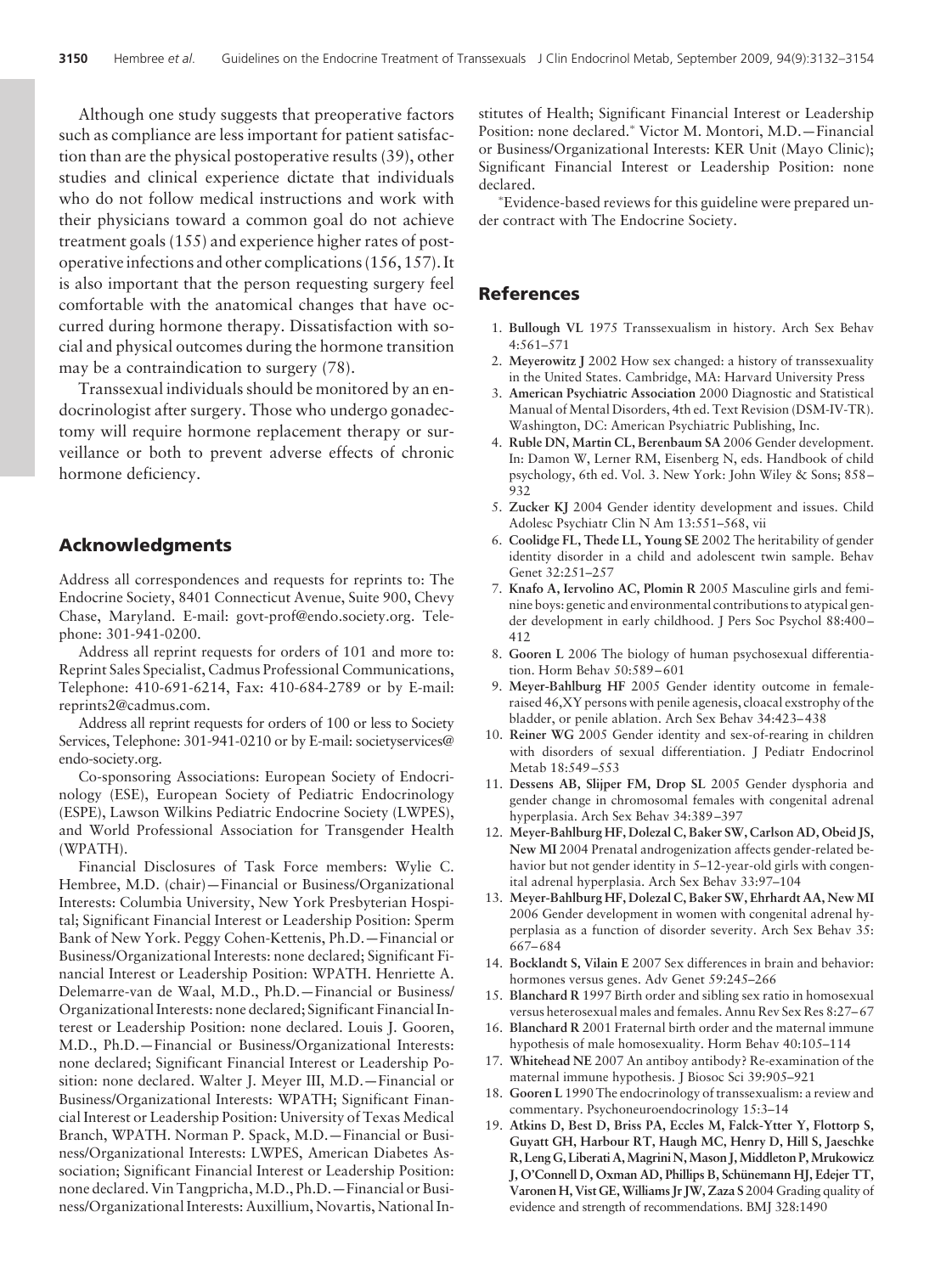- 20. Swiglo BA, Murad MH, Schünemann HJ, Kunz R, Vigersky RA, **Guyatt GH, Montori VM** 2008 A case for clarity, consistency, and helpfulness: state-of-the-art clinical practice guidelines in endocrinology using the grading of recommendations, assessment, development, and evaluation system. J Clin Endocrinol Metab 93:666 – 673
- 21. **Elamin MB, Garcia MZ, Murad MH, Erwin PJ, Montori VM** 16 May 2009 Effect of sex steroid use on cardiovascular risk in transsexual individuals: a systematic review and meta-analysis. Clin Endocrinol (Oxf) 10.1111/j.1365–2265.2009.03632.x
- 22. **Murad MH, Elamin MB, Garcia MZ, Mullan RJ, Murad A, Erwin PJ, Montori VM** 16 May 2009 Hormonal therapy and sex reassignment: a systematic review and meta-analysis of quality of life and psychosocial outcomes. Clin Endocrinol (Oxf) 10.1111/ j.1365–2265.2009.03625.x
- 23. **Cohen-Kettenis PT, Owen A, Kaijser VG, Bradley SJ, Zucker KJ** 2003 Demographic characteristics, social competence, and behavior problems in children with gender identity disorder: a crossnational, cross-clinic comparative analysis. J Abnorm Child Psychol 31:41–53
- 24. **Cole CM, O'Boyle M, Emory LE, Meyer 3rd WJ** 1997 Comorbidity of gender dysphoria and other major psychiatric diagnoses. Arch Sex Behav 26:13–26
- 25. **Hepp U, Kraemer B, Schnyder U, Miller N, Delsignore A** 2005 Psychiatric comorbidity in gender identity disorder. J Psychosom Res 58:259 –261
- 26. **Kersting A, ReutemannM, Gast U, Ohrmann P, Suslow T,Michael N, Arolt V** 2003 Dissociative disorders and traumatic childhood experiences in transsexuals. J Nerv Ment Dis 191:182–189
- 27. **Wallien MS, Swaab H, Cohen-Kettenis PT** 2007 Psychiatric comorbidity among children with gender identity disorder. J Am Acad Child Adolesc Psychiatry 46:1307–1314
- 28. **Meyer 3rdWJ,BocktingW, Cohen-Kettenis P,Coleman E, DiCeglie D, Devor H, Gooren L, Hage JJ, Kirk S, Kuiper B, Laub D, Lawrence A, Menard Y, Monstrey S, Patton J, Schaefer L, Webb A, Wheeler CC** 2001 Harry Benjamin International Gender Dysphoria Association's The Standards of Care for Gender Identity Disorders, 6th version. Int J Transgenderism, vol. 5, no. 1. Available at: http://www.symposion.com/ijt/soc\_2001/index.htm
- 29. 1992 The ICD-10 classification of mental and behavioural disorders: clinical descriptions and diagnostic guidelines. Geneva: World Health Organization
- 30. **Kuiper AJ, Cohen-Kettenis PT** 1998 Gender role reversal among postoperative transsexuals. Int J Transgenderism, vol. 2, no. 3. Available at: http://www.symposion.com/ijt/ijtc0502.htm
- 31. Landén M, Wålinder J, Hambert G, Lundström B 1998 Factors predictive of regret in sex reassignment. Acta Psychiatr Scand 97: 284 –289
- 32. Olsson SE, Möller A 2006 Regret after sex reassignment surgery in a male-to-female transsexual: a long-term follow-up. Arch Sex Behav 35:501–506
- 33. Pfäfflin F, Junge A 1992 Geschlechtsumwandlung: Abhandlungen zur Transsexualität [Sex change: treatises on transsexualism]. Stuttgart, Germany: Schattauer
- 34. Cohen-Kettenis PT, Pfäfflin F 2003 Transgenderism and intersexuality in childhood and adolescence: making choices. Thousand Oaks, CA: Sage Publications
- 35. **Di Ceglie D, Freedman D, McPherson S, Richardson P** 2002 Children and adolescents referred to a specialist gender identity development service: clinical features and demographic characteristics. Int J Transgenderism, vol. 6, no. 1. Available at: http://www.symposion.com/ijt/ijtvo06no01\_01.htm
- 36. **Cohen-Kettenis PT, van Goozen SH** 1997 Sex reassignment of adolescent transsexuals: a follow-up study. J Am Acad Child Adolesc Psychiatry 36:263–271
- 37. **Smith YL, van Goozen SH, Cohen-Kettenis PT** 2001 Adolescents with gender identity disorder who were accepted or rejected for sex

reassignment surgery: a prospective follow-up study. J Am Acad Child Adolesc Psychiatry 40:472– 481

- 38. **Smith YL, Van Goozen SH, Kuiper AJ, Cohen-Kettenis PT** 2005 Sex reassignment: outcomes and predictors of treatment for adolescent and adult transsexuals. Psychol Med 35:89 –99
- 39. **Lawrence AA** 2003 Factors associated with satisfaction or regret following male-to-female sex reassignment surgery. Arch Sex Behav 32:299 –315
- 40. **Seikowski K** 2007 Psychotherapy and transsexualism. Andrologia 39:248 –252
- 41. **Coleman E, Cesnik J** 1990 Skoptic syndrome: the treatment of an obsessional gender dysphoria with lithium carbonate and psychotherapy. Am J Psychother 44:204 –217
- 42. **Cohen-Kettenis PT** 2001 Gender identity disorder in DSM? J Am Acad Child Adolesc Psychiatry 40:391
- 43. **Drummond KD, Bradley SJ, Peterson-Badali M, Zucker KJ** 2008 A follow-up study of girls with gender identity disorder. Dev Psychol 44:34 – 45
- 44. **Wallien MS, Cohen-Kettenis PT** 2008 Psychosexual outcome of gender-dysphoric children. J Am Acad Child Adolesc Psychiatry 47:1413–1423
- 45. **Zucker KJ, Bradley SJ** 1995 Gender identity disorder and psychosexual problems in children and adolescents. New York: Guilford Press
- 46. Büchter D, Behre HM, Kliesch S, Nieschlag E 1998 Pulsatile GnRH or human chorionic gonadotropin/human menopausal gonadotropin as effective treatment for men with hypogonadotropic hypogonadism: a review of 42 cases. Eur J Endocrinol 139:298 –303
- 47. **Liu PY, Turner L, Rushford D, McDonald J, Baker HW, Conway AJ, Handelsman DJ** 1999 Efficacy and safety of recombinant human follicle stimulating hormone (Gonal-F) with urinary human chorionic gonadotrophin for induction of spermatogenesis and fertility in gonadotrophin-deficient men. Hum Reprod 14: 1540 –1545
- 48. **De Sutter P** 2001 Gender reassignment and assisted reproduction: present and future reproductive options for transsexual people. Hum Reprod 16:612– 614
- 49. **De Sutter P** 2007 Reproduction and fertility issues for transpeople. In: Ettner R, Monstrey S, Eyler AE, eds. Principles of transgender medicine and surgery. New York: Haworth Press; 209 –221
- 50. **Seli E, Tangir J** 2005 Fertility preservation options for female patients with malignancies. Curr Opin Obstet Gynecol 17:299 –308
- 51. Lübbert H, Leo-Rossberg I, Hammerstein J 1992 Effects of ethinyl estradiol on semen quality and various hormonal parameters in a eugonadal male. Fertil Steril 58:603– 608
- 52. **Schulze C** 1988 Response of the human testis to long-term estrogen treatment: morphology of Sertoli cells, Leydig cells and spermatogonial stem cells. Cell Tissue Res 251:31– 43
- 53. **Thiagaraj D, Gunasegaram R, Loganath A, Peh KL, Kottegoda SR, Ratnam SS** 1987 Histopathology of the testes from male transsexuals on oestrogen therapy. Ann Acad Med Singapore 16:347–348
- 54. **Baba T, Endo T, Honnma H, Kitajima Y, Hayashi T, Ikeda H, Masumori N, Kamiya H, Moriwaka O, Saito T** 2007 Association between polycystic ovary syndrome and female-to-male transsexuality. Hum Reprod 22:1011–1016
- 55. **Spinder T, Spijkstra JJ, van den Tweel JG, Burger CW, van Kessel H, Hompes PG, Gooren LJ** 1989 The effects of long-term testosterone administration on pulsatile luteinizing hormone secretion and on ovarian histology in eugonadal female to male transsexual subjects. J Clin Endocrinol Metab 69:151–157
- 56. **Trebay G**2008 He's pregnant, you're speechless. New York Times, June 28, 2008; 18
- 57. **De Sutter P** 2003 Donor inseminations in partners of female-tomale transsexuals: should the question be asked? Reprod Biomed Online 6:382; author reply 282–283
- 58. **Boyar RM,Wu RH, Roffwarg H, Kapen S,Weitzman ED, Hellman L, Finkelstein JW** 1976 Human puberty: 24-hour estradiol in pubertal girls. J Clin Endocrinol Metab 43:1418 –1421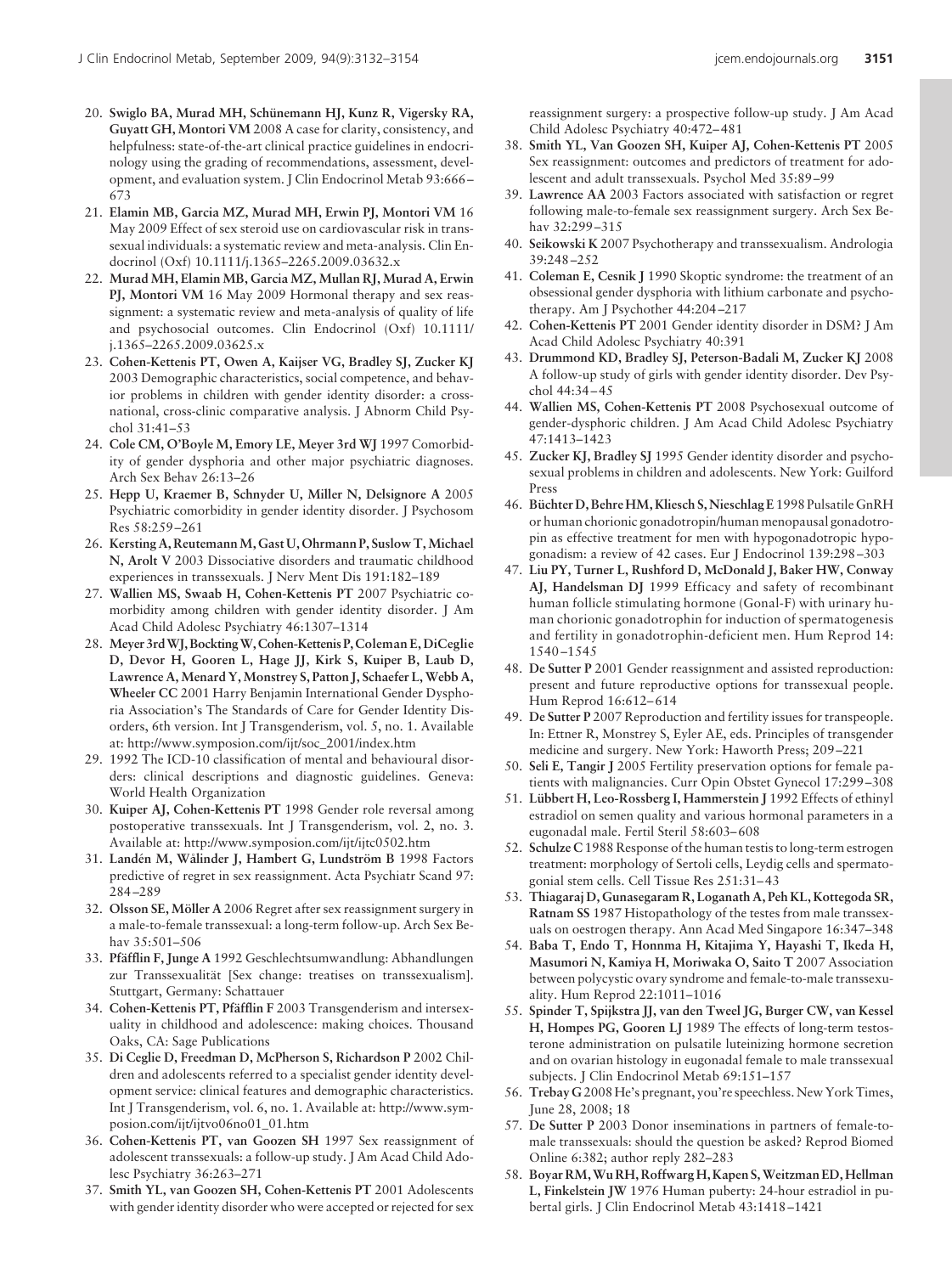- 59. **Wennink JM, Delemarre-van deWaal HA, Schoemaker R, Schoemaker H, Schoemaker J** 1989 Luteinizing hormone and follicle stimulating hormone secretion patterns in boys throughout puberty measured using highly sensitive immunoradiometric assays. Clin Endocrinol (Oxf) 31:551–564
- 60. **Cohen-Kettenis PT, Delemarre-van de Waal HA, Gooren LJ** 2008 The treatment of adolescent transsexuals: changing insights. J Sex Med 5:1892–1897
- 61. **Delemarre-Van de Waal HA, Cohen-Kettenis PT** 2006 Clinical management of gender identity disorder in adolescents: a protocol on psychological and paediatric endocrinology aspects. Eur J Endocrinol 155(Suppl 1):S131–S137
- 62. **Tanner JM** 1962 Growth at adolescence. 2nd ed. Oxford, UK: Blackwell Scientific Publications
- 63. **Wennink JM, Delemarre-van deWaal HA, Schoemaker R, Schoemaker H, Schoemaker J** 1990 Luteinizing hormone and follicle stimulating hormone secretion patterns in girls throughout puberty measured using highly sensitive immunoradiometric assays. Clin Endocrinol  $(Oxf)$ 33:333–344
- 64. **Roth C** 2002 Therapeutic potential of GnRH antagonists in the treatment of precocious puberty. Expert Opin Investig Drugs 11: 1253–1259
- 65. **Tuvemo T** 2006 Treatment of central precocious puberty. Expert Opin Investig Drugs 15:495–505
- 66. **Manasco PK, Pescovitz OH, Feuillan PP, Hench KD, Barnes KM, Jones J, Hill SC, Loriaux DL, Cutler Jr GB** 1988 Resumption of puberty after long term luteinizing hormone-releasing hormone agonist treatment of central precocious puberty. J Clin Endocrinol Metab 67:368 –372
- 67. **Mittan D, Lee S, Miller E, Perez RC, Basler JW, Bruder JM** 2002 Bone loss following hypogonadism in men with prostate cancer treated with GnRH analogs. J Clin Endocrinol Metab 87:3656 – 3661
- 68. **Neely EK, Bachrach LK, Hintz RL, Habiby RL, Slemenda CW, Feezle L, Pescovitz OH** 1995 Bone mineral density during treatment of central precocious puberty. J Pediatr 127:819 – 822
- 69. **Raudrant D, Rabe T** 2003 Progestogens with antiandrogenic properties. Drugs 63:463– 492
- 70. **Jain J, Dutton C, Nicosia A, Wajszczuk C, Bode FR, Mishell Jr DR** 2004 Pharmacokinetics, ovulation suppression and return to ovulation following a lower dose subcutaneous formulation of Depo-Provera. Contraception 70:11–18
- 71. **Mieszczak J, Eugster EA** 2007 Treatment of precocious puberty in McCune-Albright syndrome. Pediatr Endocrinol Rev 4(Suppl 4): 419 – 422
- 72. **Richman RA, Underwood LE, French FS, Van Wyk JJ** 1971 Adverse effects of large doses of medroxyprogesterone (MPA) in idiopathic isosexual precocity. J Pediatr 79:963–971
- 73. **Albanese A, Kewley GD, Long A, Pearl KN, Robins DG, Stanhope R** 1994 Oral treatment for constitutional delay of growth and puberty in boys: a randomised trial of an anabolic steroid or testosterone undecanoate. Arch Dis Child 71:315–317
- 74. **Nilsson KO, Albertsson-Wikland K, Alm J, Aronson S, Gustafsson** J, Hagenäs L, Häger A, Ivarsson SA, Karlberg J, Kriström B, **Marcus C, Moell C, Ritzen M, Tuvemo T, Wattsgård C, Westgren U, Westphal O, Aman J** 1996 Improved final height in girls with Turner's syndrome treated with growth hormone and oxandrolone. J Clin Endocrinol Metab 81:635-640
- 75. **Schroor EJ, van Weissenbruch MM, Knibbe P, Delemarre-van de Waal HA** 1995 The effect of prolonged administration of an anabolic steroid (oxandrolone) on growth in boys with constitutionally delayed growth and puberty. Eur J Pediatr 154:953–957
- 76. **Ball GD, Huang TT, Gower BA, Cruz ML, Shaibi GQ, Weigensberg MJ, Goran MI** 2006 Longitudinal changes in insulin sensitivity, insulin secretion, and  $\beta$ -cell function during puberty. J Pediatr 148: 16 –22
- 77. **Reinehr T, Kiess W, Andler W** 2005 Insulin sensitivity indices of

glucose and free fatty acid metabolism in obese children and adolescents in relation to serum lipids. Metabolism 54:397– 402

- 78. **Monstrey S, De Cuypere G, Ettner R** 2007 Surgery: general principles. In: Ettner SR, Monstrey S, Eyler AE, eds. Principles of transgender medicine and surgery. New York: Haworth Press; 89 –104
- 79. **Monstrey S, Hoebeke P, Dhont M, De Cuypere G, Rubens R, Moerman M, Hamdi M, Van Landuyt K, Blondeel P** 2001 Surgical therapy in transsexual patients: a multi-disciplinary approach. Acta Chir Belg 101:200 –209
- 80. **Gooren L** 2005 Hormone treatment of the adult transsexual patient. Horm Res 64(Suppl 2):31–36
- 81. **Gooren LJ, Giltay EJ** 2008 Review of studies of androgen treatment of female-to-male transsexuals: effects and risks of administration of androgens to females. J Sex Med 5:765–776
- 82. **Levy A, Crown A, Reid R** 2003 Endocrine intervention for transsexuals. Clin Endocrinol (Oxf) 59:409 – 418
- 83. **Moore E, Wisniewski A, Dobs A** 2003 Endocrine treatment of transsexual people: a review of treatment regimens, outcomes, and adverse effects. J Clin Endocrinol Metab 88:3467–3473
- 84. **Tangpricha V, Ducharme SH, Barber TW, Chipkin SR** 2003 Endocrinologic treatment of gender identity disorders. Endocr Pract 9:12–21
- 85. **Bhasin S, Cunningham GR, Hayes FJ, Matsumoto AM, Snyder PJ, Swerdloff RS, Montori VM** 2006 Testosterone therapy in adult men with androgen deficiency syndromes: an Endocrine Society Clinical Practice Guideline. J Clin Endocrinol Metab 91:1995– 2010
- 86. Boloña ER, Uraga MV, Haddad RM, Tracz MJ, Sideras K, **Kennedy CC, Caples SM, Erwin PJ, Montori VM** 2007 Testosterone use in men with sexual dysfunction: a systematic review and meta-analysis of randomized placebo-controlled trials. Mayo Clin Proc 82:20 –28
- 87. **Dickersin K, Munro MG, Clark M, Langenberg P, Scherer R, Frick K, Zhu Q, Hallock L, Nichols J, Yalcinkaya TM** 2007 Hysterectomy compared with endometrial ablation for dysfunctional uterine bleeding: a randomized controlled trial. Obstet Gynecol 110: 1279 –1289
- 88. **Prasad P, Powell MC** 2008 Prospective observational study of Thermablate Endometrial Ablation System as an outpatient procedure. J Minim Invasive Gynecol 15:476 – 479
- 89. **Gooren LJ, Giltay EJ, Bunck MC** 2008 Long-term treatment of transsexuals with cross-sex hormones: extensive personal experience. J Clin Endocrinol Metab 93:19 –25
- 90. **Dittrich R, Binder H, Cupisti S, Hoffmann I, Beckmann MW, Mueller A** 2005 Endocrine treatment of male-to-female transsexuals using gonadotropin-releasing hormone agonist. Exp Clin Endocrinol Diabetes 113:586 –592
- 91. **Levy J, Burshell A, Marbach M, Afllalo L, Glick SM** 1980 Interaction of spironolactone with oestradiol receptors in cytosol. J Endocrinol 84:371–379
- 92. **Toorians AW, Thomassen MC, Zweegman S, Magdeleyns EJ, Tans G, Gooren LJ, Rosing J** 2003 Venous thrombosis and changes of hemostatic variables during cross-sex hormone treatment in transsexual people. J Clin Endocrinol Metab 88:5723–5729
- 93. **van Kesteren PJ, Asscheman H, Megens JA, Gooren LJ** 1997 Mortality and morbidity in transsexual subjects treated with cross-sex hormones. Clin Endocrinol (Oxf) 47:337–342
- 94. **Ott J, Kaufmann U, Bentz EK, Huber JC, Tempfer CB** 5 February 2009 Incidence of thrombophilia and venous thrombosis in transsexuals under cross-sex hormone therapy. Fertil Steril 10.1016/ j.fertnstert.2008.12.017
- 95. **Righini M, Perrier A, De Moerloose P, Bounameaux H** 2008 D-Dimer for venous thromboembolism diagnosis: 20 years later. J Thromb Haemost 6:1059 –1071
- 96. **Lapauw B, Taes Y, Simoens S, Van Caenegem E, Weyers S, Goemaere S, Toye K, Kaufman JM, T'Sjoen GG** 2008 Body composition, volumetric and areal bone parameters in male-to-female transsexual persons. Bone 43:1016 –1021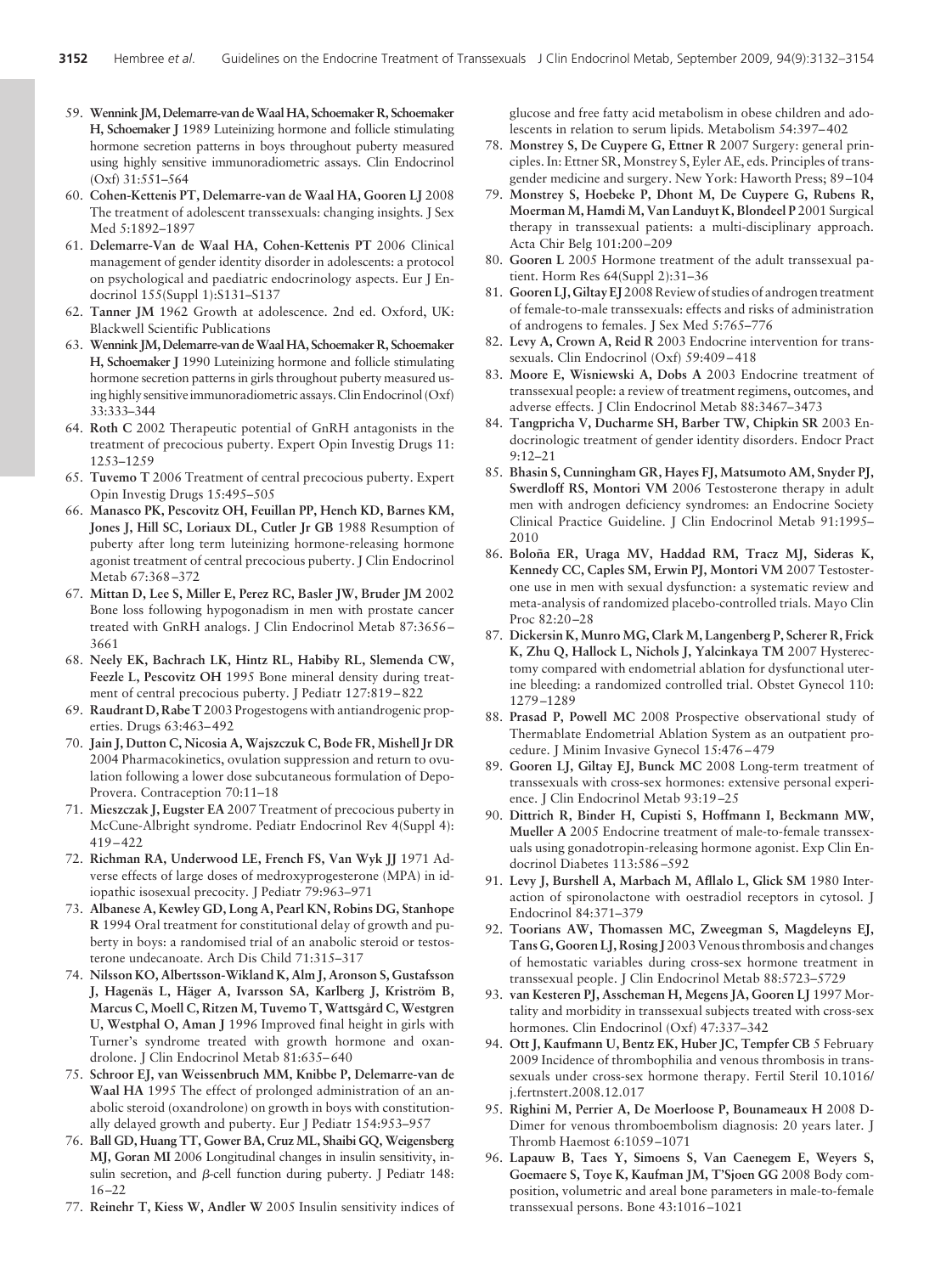- 97. **Meyer 3rd WJ, Webb A, Stuart CA, Finkelstein JW, Lawrence B, Walker PA** 1986 Physical and hormonal evaluation of transsexual patients: a longitudinal study. Arch Sex Behav 15:121–138
- 98. **Bird D, Vowles K, Anthony PP** 1979 Spontaneous rupture of a liver cell adenoma after long term methyltestosterone: report of a case successfully treated by emergency right hepatic lobectomy. Br J Surg 66:212–213
- 99. **Westaby D, Ogle SJ, Paradinas FJ, Randell JB, Murray-Lyon IM** 1977 Liver damage from long-term methyltestosterone. Lancet 2:262–263
- 100. **Gooren LJ, Assies J, Asscheman H, de Slegte R, van Kessel H** 1988 Estrogen-induced prolactinoma in a man. J Clin Endocrinol Metab 66:444 – 446
- 101. **Kovacs K, Stefaneanu L, Ezzat S, Smyth HS** 1994 Prolactin-producing pituitary adenoma in a male-to-female transsexual patient with protracted estrogen administration: a morphologic study. Arch Pathol Lab Med 118:562–565
- 102. **Serri O, Noiseux D, Robert F, Hardy J** 1996 Lactotroph hyperplasia in an estrogen treated male-to-female transsexual patient. J Clin Endocrinol Metab 81:3177–3179
- 103. **Asscheman H, Gooren LJ, Assies J, Smits JP, de Slegte R** 1988 Prolactin levels and pituitary enlargement in hormone-treated male-to-female transsexuals. Clin Endocrinol (Oxf) 28:583–588
- 104. **Gooren LJ, Harmsen-Louman W, van Kessel H** 1985 Follow-up of prolactin levels in long-term oestrogen-treated male-to-female transsexuals with regard to prolactinoma induction. Clin Endocrinol (Oxf) 22:201–207
- 105. **Berra M, Armillotta F, D'Emidio L, Costantino A, Martorana G, Pelusi G,MeriggiolaMC** 2006 Testosterone decreases adiponectin levels in female to male transsexuals. Asian J Androl 8:725–729
- 106. **Elbers JM, Giltay EJ, Teerlink T, Scheffer PG, Asscheman H, Seidell JC, Gooren LJ** 2003 Effects of sex steroids on components of the insulin resistance syndrome in transsexual subjects. Clin Endocrinol (Oxf) 58:562–571
- 107. **Giltay EJ, Lambert J, Gooren LJ, Elbers JM, Steyn M, Stehouwer CD** 1999 Sex steroids, insulin, and arterial stiffness in women and men. Hypertension 34:590 –597
- 108. **Polderman KH, Gooren LJ, Asscheman H, Bakker A, Heine RJ** 1994 Induction of insulin resistance by androgens and estrogens. J Clin Endocrinol Metab 79:265–271
- 109. **Meriggiola MC, Armillotta F, Costantino A, Altieri P, Saad F, Kalhorn T, Perrone AM, Ghi T, Pelusi C, Pelusi G** 2008 Effects of testosterone undecanoate administered alone or in combination with letrozole or dutasteride in female to male transsexuals. J Sex Med 5:2442–2453
- 110. **Giltay EJ, Hoogeveen EK, Elbers JM, Gooren LJ, Asscheman H, Stehouwer CD** 1998 Effects of sex steroids on plasma total homocysteine levels: a study in transsexual males and females. J Clin Endocrinol Metab 83:550 –553
- 111. **Giltay EJ, Toorians AW, Sarabdjitsingh AR, de Vries NA, Gooren LJ** 2004 Established risk factors for coronary heart disease are unrelated to androgen-induced baldness in female-to-male transsexuals. J Endocrinol 180:107–112
- 112. **Giltay EJ, Verhoef P, Gooren LJ, Geleijnse JM, Schouten EG, Stehouwer CD** 2003 Oral and transdermal estrogens both lower plasma total homocysteine in male-to-female transsexuals. Atherosclerosis 168:139 –146
- 113. **Calof OM, Singh AB, Lee ML, Kenny AM, Urban RJ, Tenover JL, Bhasin S** 2005 Adverse events associated with testosterone replacement in middle-aged and older men: a meta-analysis of randomized, placebo-controlled trials. J Gerontol A Biol Sci Med Sci 60: 1451–1457
- 114. **NCEP** 2002 Third Report of the National Cholesterol Education Program (NCEP) Expert Panel on Detection, Evaluation, and Treatment of High Blood Cholesterol in Adults (Adult Treatment Panel III) final report. Circulation 106:3143–3421
- 115. **Turner A, Chen TC, Barber TW, Malabanan AO, Holick MF, Tangpricha V** 2004 Testosterone increases bone mineral density in

female-to-male transsexuals: a case series of 15 subjects. Clin Endocrinol (Oxf) 61:560 –566

- 116. **van Kesteren P, Lips P, Gooren LJ, Asscheman H, Megens J** 1998 Long-term follow-up of bone mineral density and bone metabolism in transsexuals treated with cross-sex hormones. Clin Endocrinol (Oxf) 48:347–354
- 117. **Amin S, Zhang Y, Sawin CT, Evans SR, Hannan MT, Kiel DP, Wilson PW, Felson DT** 2000 Association of hypogonadism and estradiol levels with bone mineral density in elderly men from the Framingham study. Ann Intern Med 133:951–963
- 118. **Gennari L, Khosla S, Bilezikian JP** 2008 Estrogen and fracture risk in men. J Bone Miner Res 23:1548 –1551
- 119. **Gennari L, Khosla S, Bilezikian JP** 2008 Estrogen effects on bone in the male skeleton. In: Bilezikian JP, Martin TJ, Raisz LG, eds. Principles of bone biology. 3rd ed. San Diego: Academic Press; 1801–1818
- 120. **Khosla S, Melton 3rd LJ, Atkinson EJ, O'Fallon WM, Klee GG, Riggs BL** 1998 Relationship of serum sex steroid levels and bone turnover markers with bone mineral density in men and women: a key role for bioavailable estrogen. J Clin Endocrinol Metab 83: 2266 –2274
- 121. **Mueller A, Dittrich R, Binder H, Kuehnel W, Maltaris T, Hoffmann I, Beckmann MW** 2005 High dose estrogen treatment increases bone mineral density in male-to-female transsexuals receiving gonadotropin-releasing hormone agonist in the absence of testosterone. Eur J Endocrinol 153:107–113
- 122. **Ruetsche AG, Kneubuehl R, Birkhaeuser MH, Lippuner K** 2005 Cortical and trabecular bone mineral density in transsexuals after long-term cross-sex hormonal treatment: a cross-sectional study. Osteoporos Int 16:791–798
- 123. **Ganly I, Taylor EW** 1995 Breast cancer in a trans-sexual man receiving hormone replacement therapy. Br J Surg 82:341
- 124. **Pritchard TJ, Pankowsky DA, Crowe JP, Abdul-Karim FW** 1988 Breast cancer in a male-to-female transsexual. A case report. JAMA 259:2278 –2280
- 125. **SymmersWS** 1968 Carcinoma of breast in trans-sexual individuals after surgical and hormonal interference with the primary and secondary sex characteristics. Br Med J 2:83– 85
- 126. **Anderson GL, Limacher M, Assaf AR, Bassford T, Beresford SA, Black H, Bonds D, Brunner R, Brzyski R, Caan B, Chlebowski R, Curb D, Gass M, Hays J, Heiss G, Hendrix S, Howard BV, Hsia J, Hubbell A, Jackson R, Johnson KC, Judd H, Kotchen JM, Kuller L, LaCroix AZ, Lane D, Langer RD, Lasser N, Lewis CE, Manson J, Margolis K, Ockene J, O'Sullivan MJ, Phillips L, Prentice RL, Ritenbaugh C, Robbins J, Rossouw JE, Sarto G, StefanickML, Van Horn L, Wactawski-Wende J, Wallace R, Wassertheil-Smoller S** 2004 Effects of conjugated equine estrogen in postmenopausal women with hysterectomy: the Women's Health Initiative randomized controlled trial. JAMA 291:1701–1712
- 127. Bösze P, Tóth A, Török M 2006 Hormone replacement and the risk of breast cancer in Turner's syndrome. N Engl J Med 355: 2599 –2600
- 128. **Schoemaker MJ, Swerdlow AJ, Higgins CD, Wright AF, Jacobs PA** 2008 Cancer incidence in women with Turner syndrome in Great Britain: a national cohort study. Lancet Oncol 9:239 –246
- 129. **Smith RA, Cokkinides V, Eyre HJ** 2006 American Cancer Society guidelines for the early detection of cancer, 2006. CA Cancer J Clin 56:11–25; quiz 49 –50
- 130. **Wilson JD, Roehrborn C** 1999 Long-term consequences of castration in men: lessons from the Skoptzy and the eunuchs of the Chinese and Ottoman courts. J Clin Endocrinol Metab 84:4324-4331
- 131. **van Kesteren P, Meinhardt W, van der Valk P, Geldof A, Megens J, Gooren L** 1996 Effects of estrogens only on the prostates of aging men. J Urol 156:1349 –1353
- 132. **Brown JA, Wilson TM** 1997 Benign prostatic hyperplasia requiring transurethral resection of the prostate in a 60-year-old maleto-female transsexual. Br J Urol 80:956 –957
- 133. **Casella R, Bubendorf L, Schaefer DJ, Bachmann A, Gasser TC,**